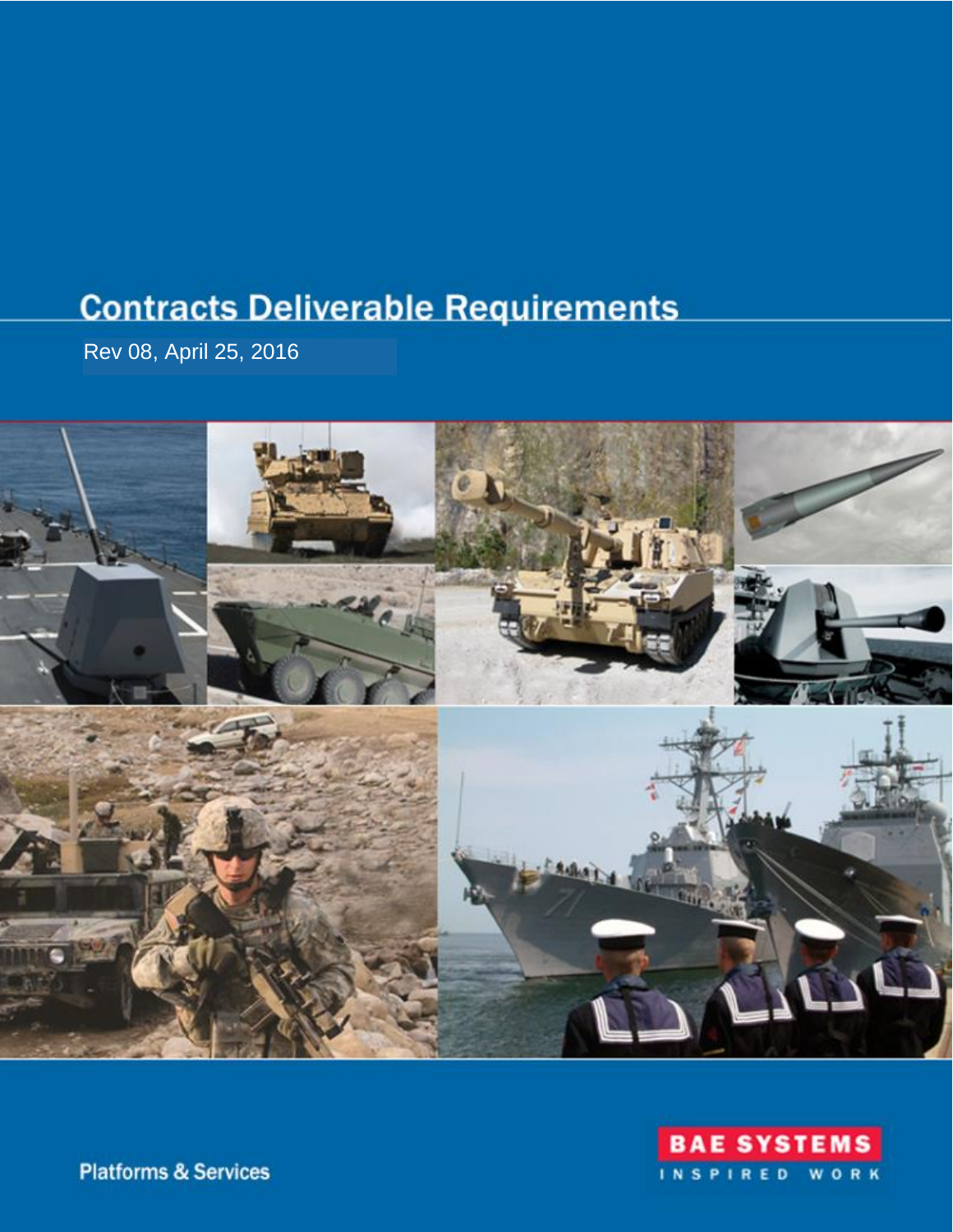| <b>Rev</b> | <b>Date</b> | <b>Change Description</b>                                                                                                                                                                                                                                                                                                                                                                                                                      | <b>Approved By</b>              | Change<br><b>Request #</b> |
|------------|-------------|------------------------------------------------------------------------------------------------------------------------------------------------------------------------------------------------------------------------------------------------------------------------------------------------------------------------------------------------------------------------------------------------------------------------------------------------|---------------------------------|----------------------------|
| 00         | 11/27/12    | <b>New Document Release</b>                                                                                                                                                                                                                                                                                                                                                                                                                    |                                 | <b>BPMS-00647</b>          |
| 01         | 9/3/13      | Added verbiage to CDR 017, deleted 071                                                                                                                                                                                                                                                                                                                                                                                                         | Tom Frazho                      | <b>BPMS-01446</b>          |
| 02         | 9/20/13     | Added verbiage to 001, 032, changed<br>verbiage to 057, 058, 059, 060, 061, 063,<br>and 068                                                                                                                                                                                                                                                                                                                                                    | Tom Frazho                      | <b>BPMS-01476</b>          |
| 03         | 1/15/14     | Changes to CDR 006, 053 and 070                                                                                                                                                                                                                                                                                                                                                                                                                | Tom Frazho                      | <b>BPMS-01593</b>          |
| 04         | 3/10/15     | Deleted the supplier website link                                                                                                                                                                                                                                                                                                                                                                                                              | Tom Frazho                      | <b>BPMS-02194</b>          |
| 05         | 8/31/15     | Revisions to CDR 001, 002, 003, 004, 005,<br>006, 009, 016, 018, 019, 020,023, 026,<br>028, 032, 034, 041, 042, 051, 057, 058,<br>059, 060, 081. Deleted 017, 040, 053, 054,<br>063, 068, 069, 070, 072, 073, 074, 075,<br>076, 077, 078, 079, 080. Added 083.; all<br>reference of deleted CDRs have been<br>removed from the body of the document;<br>Consolidated all data submission CDRs into<br>CDR 047; deleted 048, 049, 050, 051, 052 | Tom Frazho                      | <b>BPMS-02450</b>          |
| 06         | 12/16/15    | Changes to CDR 034; Changes to CDR<br>006 for corrective action response to<br>Louisville DCMA                                                                                                                                                                                                                                                                                                                                                 | Tom<br>Frazho/Anthony<br>Conley | <b>BPMS-02612</b>          |
| 07         | 1/14/16     | Re-instated CDR 017 back onto document                                                                                                                                                                                                                                                                                                                                                                                                         | Tom<br>Frazho/Anthony<br>Conley |                            |
| 08         | 4/25/16     | Added new San Jose email address,<br>changed any reference of Santa Clara to<br>San Jose; added process approval to CDR<br>034                                                                                                                                                                                                                                                                                                                 | Tom<br>Frazho/Anthony<br>Conley |                            |

Top Frazho/SQA Manager

 $\frac{4}{25}$  2016<br> $\frac{4}{25}$  2016

Anthony Conley/SQA Manager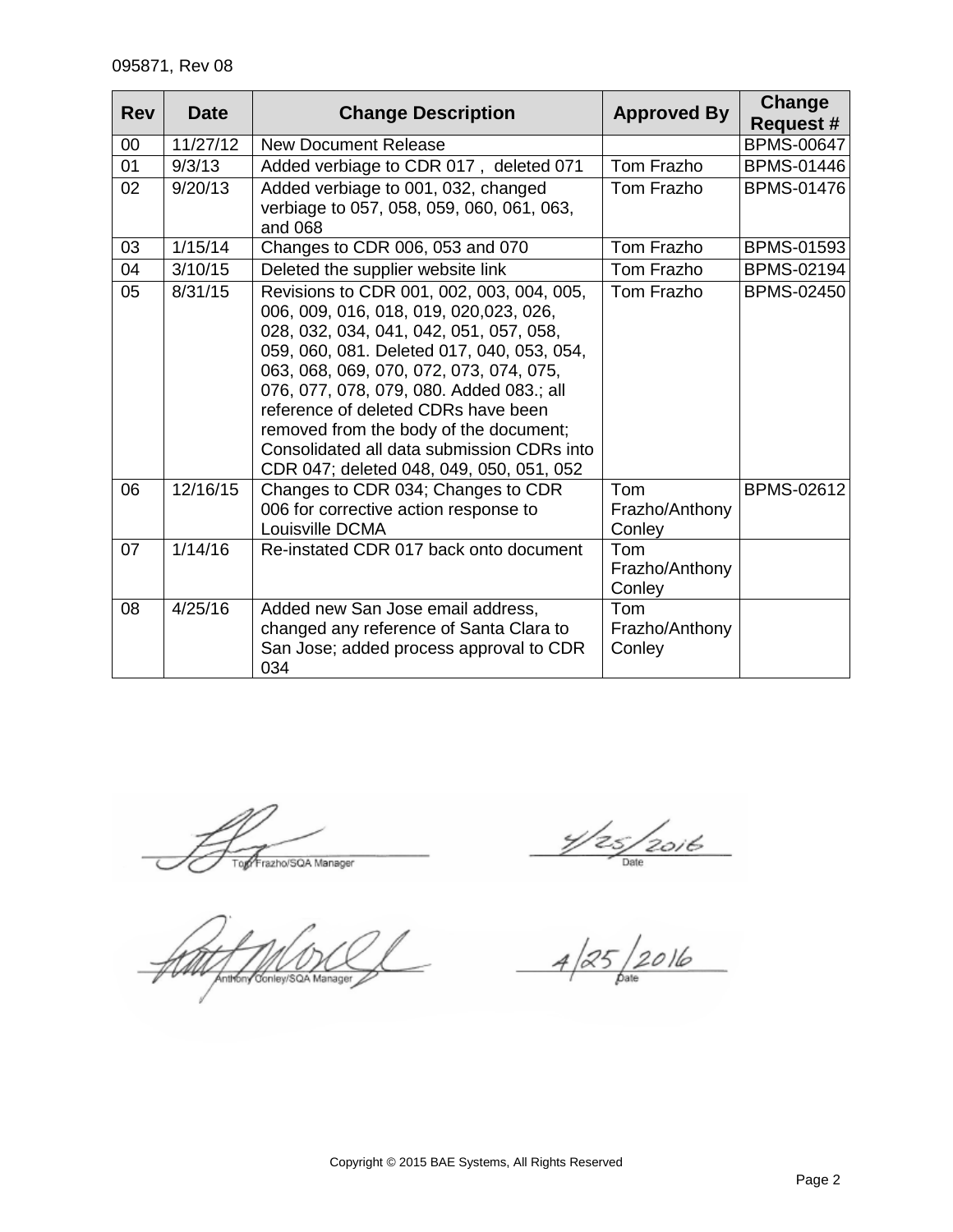### **Contents**

| А.       |                                                 |  |
|----------|-------------------------------------------------|--|
| В.       |                                                 |  |
| C.       |                                                 |  |
| D.       |                                                 |  |
| Е.<br>F. |                                                 |  |
| G.       |                                                 |  |
|          |                                                 |  |
|          |                                                 |  |
|          |                                                 |  |
|          |                                                 |  |
|          |                                                 |  |
|          |                                                 |  |
|          |                                                 |  |
|          |                                                 |  |
|          |                                                 |  |
|          |                                                 |  |
|          | Convight @ 2015 RAE Systems All Pights Posenred |  |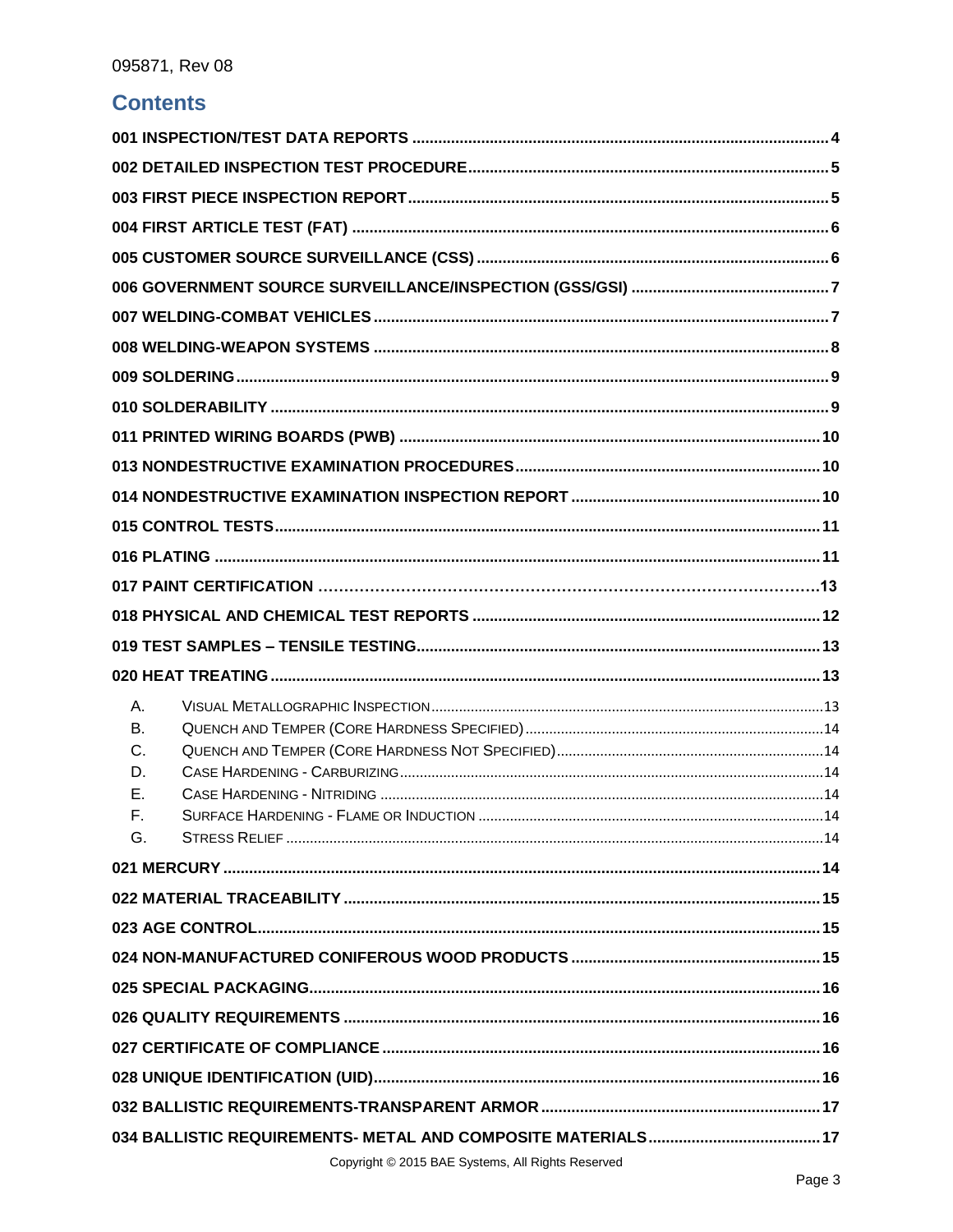| $A_{1}$<br><b>B.</b> |  |
|----------------------|--|
| C.<br>D.             |  |
|                      |  |
|                      |  |
|                      |  |
|                      |  |
|                      |  |
|                      |  |
|                      |  |
|                      |  |
|                      |  |
|                      |  |
|                      |  |
|                      |  |
|                      |  |
|                      |  |
|                      |  |
|                      |  |

### <span id="page-3-0"></span>001 Inspection/Test Data Reports

All of Supplier's actual inspection/test data for the specified item shall be submitted by the Supplier to BAE Systems on a suitable form. The data shall be submitted prior to shipment of the item in accordance with the Data Submission Instructions for this item. As applicable, the data shall include the following information:

- Part Number
- Serial Number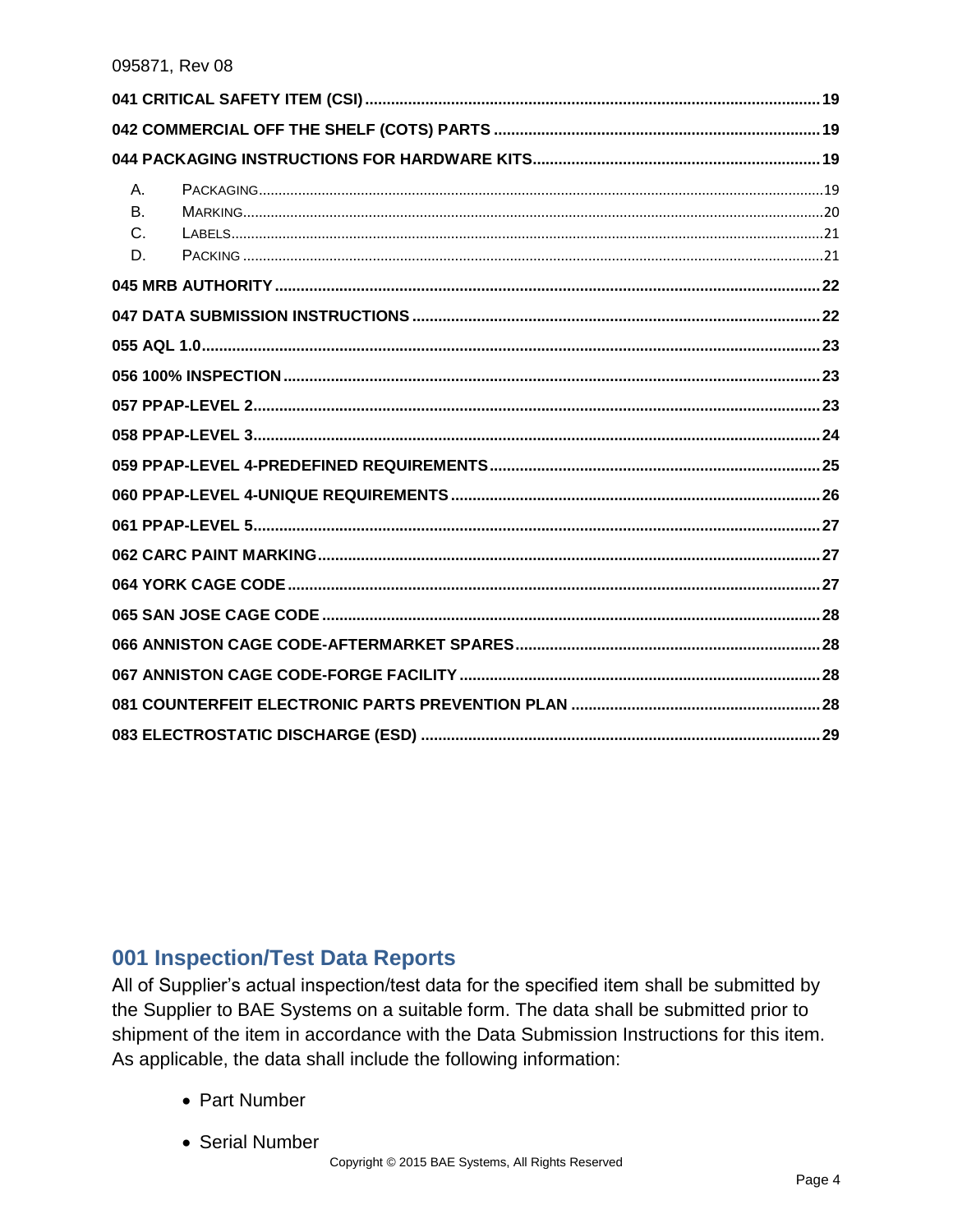- Quantity of parts
- Identification of each characteristic inspected/tested.
- A ballooned drawing shall accompany the report to identify the characteristics inspected.
- Actual Inspection/test results
- Date of inspection/test
- Inspector's signature, stamp or initials
- Indication of First Piece (when applicable)

### <span id="page-4-0"></span>**002 Detailed Inspection Test Procedure**

The Supplier shall prepare and maintain a written, detailed inspection/test procedure for the subject item. The Supplier shall submit the procedure(s) to the BAE Systems in accordance with the Data Submission Instructions for this part prior to start of inspection/test. Each procedure shall contain the following information:

- Part Number
- Procedure Revision
- Identification of each characteristic to be submitted to inspection/test, its requirement, and drawing and/or specification requirement reference and their respective acceptance criteria
- Sequence of each inspection/test
- Equipment to be used for each inspection/test and for complex operations, the setup of the inspection/test equipment
- The inspection/test environment
- Definition of the test/inspection report documenting the test/inspection results

Changes to this inspection/test procedure shall be submitted to BAE Systems for approval prior to conduct of inspection/test.

### <span id="page-4-1"></span>**003 First Piece Inspection Report**

The Supplier shall submit their First Piece Inspection Report as specified in SQAM paragraph 8.3 prior to shipment of the product per the Data Submission Instructions for this item.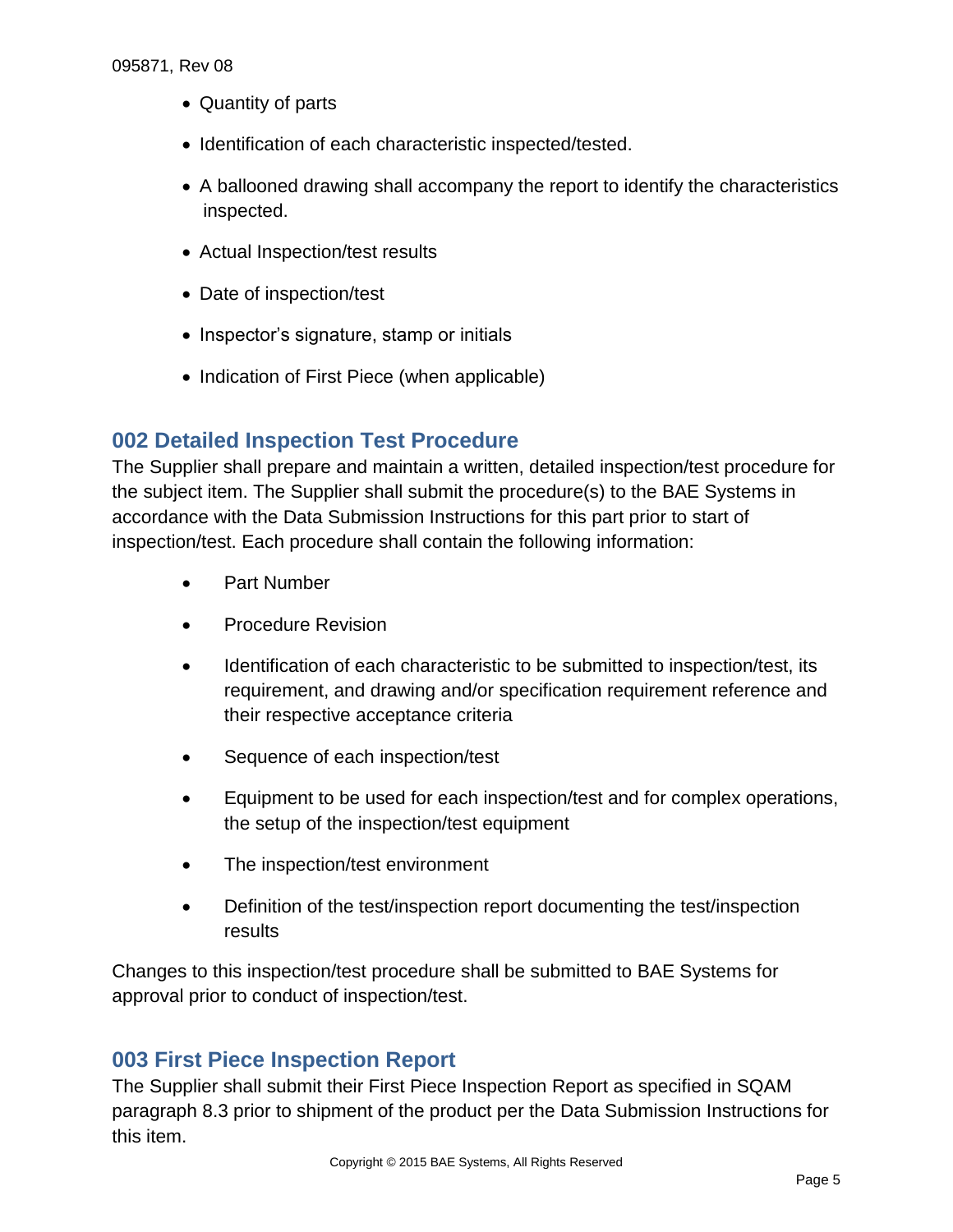### <span id="page-5-0"></span>**004 First Article Test (FAT)**

The Supplier shall submit a FAT plan in accordance with the Data Submission Instructions for this item within thirty (30) days after receipt of the Purchasing Agreement. The FAT plan shall include:

- Dates for submittal of the FAT procedure
- Dates and location(s) for all testing with anticipated start/completion dates
- Date for submittal of the FAT report.

The Supplier shall update/resubmit the FAT plan to cover any changes to the schedule. The procedure and test reports may be prepared using MIL-HDBK-831 as a guide and shall be approved by BAE Systems prior to start of test. BAE Systems and its Government customer reserve the right to witness FAT testing at any point in the schedule.

Following First Article Test approval, it is the Supplier's responsibility to notify the BAE Systems Authorized Purchasing Representative to determine what testing must be repeated when any of the following occurs:

- Receipt of new Purchasing Agreement or contract
- Significant change in manufacturing process (introduction of a new manufacturing technique, etc.)
- Change in any drawing configuration, component, or sub-component parts
- Change in manufacturing location

A break in production or process in excess of twenty four (24) months, unless otherwise specified.

# <span id="page-5-1"></span>**005 Customer Source Surveillance (CSS)**

Source Surveillance, inspection, and/or test by a BAE Systems source inspection representative is required for each shipment of this item. In order to accommodate BAE Systems source inspection representatives, the Supplier shall make all facilities, equipment, inspection records, and assistance readily available.

The Supplier shall provide five (5) working days advance notification of requests for source inspection through submission of Form 092245. Requests shall be submitted in accordance with the Data Submission Instructions specified for this item. Unauthorized shipment of product without BAE Systems source inspection may result in the shipment being rejected, a Supplier Corrective Action Request may be issued and product may be returned to the Supplier at the Supplier's expense.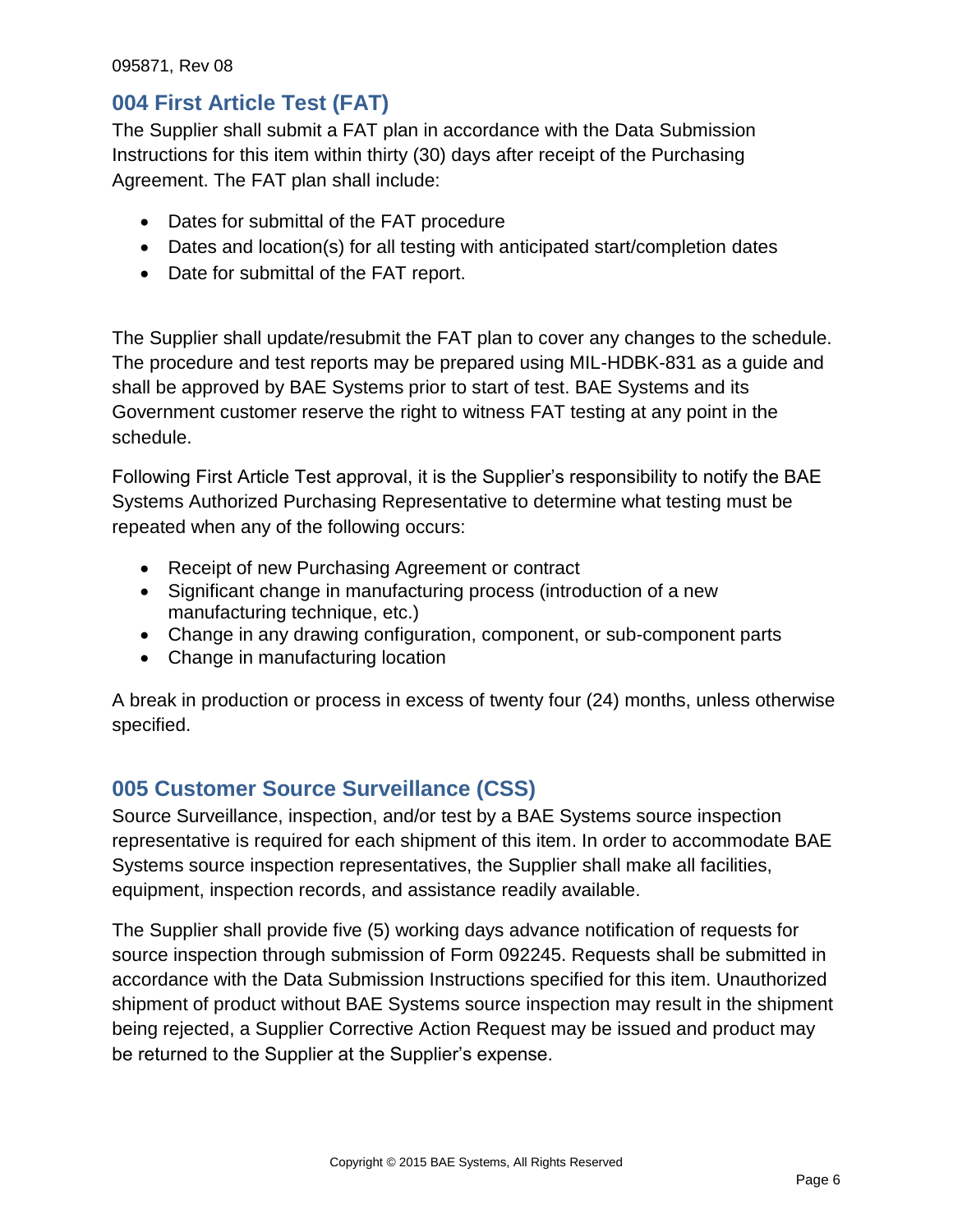### <span id="page-6-0"></span>**006 Government Source Surveillance/Inspection (GSS/GSI)**

<span id="page-6-1"></span>Government surveillance/inspection is required prior to shipment from your plant and **cannot be waived** by BAE Systems.

Upon receipt of the Purchasing Agreement, promptly notify the Government representative who normally services your facility so that appropriate planning for Government inspection can be accomplished. If the local Government Representative directs that surveillance/inspection should take place at a sub tier supplier facility, the full wording of this requirement shall be incorporated into the Purchasing Agreement with that sub tier supplier. The text of this requirement may be incorporated by reference. At no time shall the supplier flow any Government surveillance/inspection requirements to their sub tier suppliers without the direction of their local Government Representative.

Unauthorized shipment of product without Government Source Surveillance may result in rejection and subsequent return at the Supplier's cost, and withholding of your invoice payment. GSS shall not replace Supplier inspection nor relieve the Supplier of its responsibility to meet all requirements of the purchasing agreement.

Supplier must notify BAE Systems prior to, or in conjunction with, notification to DCMA so that BAE Systems has the opportunity to schedule and perform any reviews/inspections prior to submission to DCMA.

Supplier shall notify the local Government DCMA representative of pending inspections in accordance with FAR 52.246-2(i) (2), which can be found at https://www.acquisition.gov/far/current/html/52\_246.html.

### **007 Welding-Combat Vehicles**

- **PRIOR** to implementation of the proposed process, procedure approval is required by BAE Systems Weld Engineering
- Supplying product to BAE Systems without an approved Welding Procedure Specifications (WPS) is cause for rejection
- The WPS shall include the Procedure Qualification Record (PQR) for the process
- If the Supplier has completed the BAE Systems Weld Training, they may use the BAE Systems procedures for which they are qualified
- Use of BAE Systems WPS still requires approval prior to use for each individual part number. If the Purchasing Agreement Part Number is changed through configuration, the WPS shall be resubmitted even if nothing is changed within the weld process/procedure
- The Supplier is responsible for the performance and maintenance of all supporting documentation required to demonstrate compliance with Purchasing Agreement requirements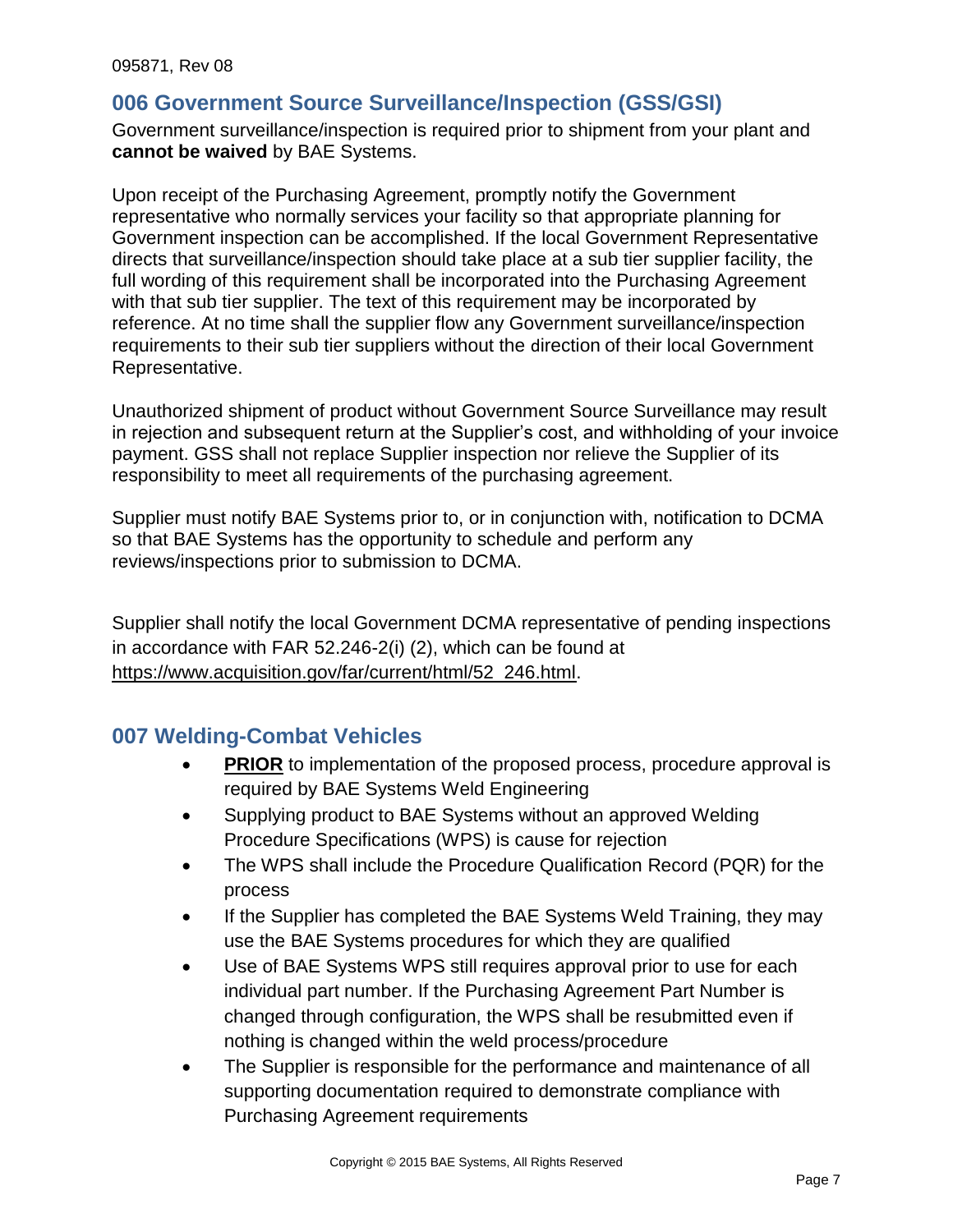#### **Aluminum and Steel Arc Welding; Resistance Welding and Brazing**

Procedure submittal requirements for aluminum, steel, resistance, and brazing weldments are addressed on the following forms/ procedures:

| <b>Form</b><br>Number/<br><b>Procedure</b> | <b>Document Title</b>                                                           |
|--------------------------------------------|---------------------------------------------------------------------------------|
| 12472301                                   | Ground Combat Vehicle Welding Code - Aluminum                                   |
| 12479550                                   | Ground Combat Vehicle Welding Code - Steel                                      |
| LAA-5128                                   | <b>Welding Procedure Extension Request</b>                                      |
| LAA-5130                                   | Brazing or Braze Welding Procedure - Cover Sheet                                |
| LAA-51301                                  | Brazing or Braze Welding Procedure                                              |
| LAA-5131                                   | Recorded Joint Welding Procedure for Resistance Welding - Cover<br><b>Sheet</b> |
|                                            | LAA-51311 Recorded Joint Welding Procedure for Resistance Welding               |
| LAA-5272                                   | Welding and Brazing Submittal Requirements and Instructions                     |

Forms are available from a BAE Systems Authorized Purchasing Representative.

Aluminum Welding Code 12472301 replaces these specifications (reference page 4, Table P.1):

- MIL-STD-1946
- MIL-STD-372
- MIL-W-45205
- MIL-W-45206

Steel Welding Code 12479550 replaces these specifications (reference page 4, Table P.1):

- MIL-STD-1261
- MIL-STD-1941
- MIL-STD-1185
- MIL-W-46086

#### <span id="page-7-0"></span>**008 Welding-Weapon Systems**

 Prior to the Supplier's start of fabrication (or repair to raw material, casting, forgings, etc.), the Supplier shall submit procedure(s) and supporting qualification test data in accordance with the applicable specifications (including weld personnel certifications) and form KA-021 to the BAE Systems Authorized Purchasing Representative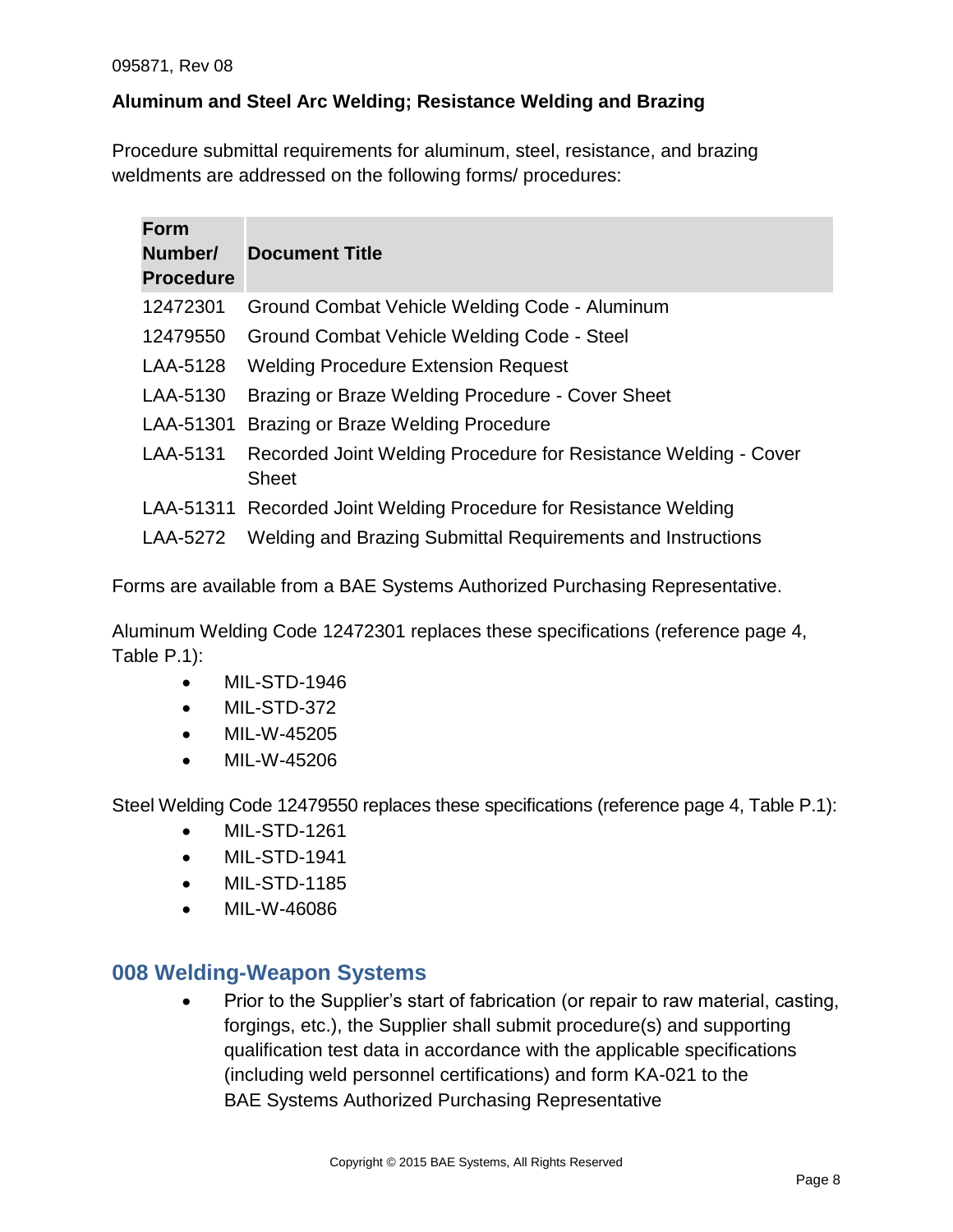- Supplying product to BAE Systems without an approved Welding Procedure Specifications (WPS) is cause for rejection
- The WPS shall include the Procedure Qualification Record (PQR) for the process when applicable
- If the Supplier has completed the BAE Systems Weld Training, they may use the BAE Systems procedures for which they are qualified
- Use of BAE Systems WPS still requires approval prior to use for each individual part number
- The Supplier is responsible for the performance and maintenance of all supporting documentation required to demonstrate compliance with the Purchasing Agreement requirements
- Changes/revisions to previously approved weld procedures must be submitted for re-approval

# <span id="page-8-0"></span>**009 Soldering**

- The Supplier shall submit soldering plans in accordance with the Data Submission Instructions for this item within (30) days of receipt of the Purchasing Agreement
- Procedures shall be submitted for all subcontracted soldering operations
- BAE Systems reserves the right to disapprove the plan or to require changes in the plan, which it deems necessary to ensure the product conforms to IPC J-STD-001, Class 3 and Purchasing Agreement requirements
- A new Purchasing Agreement number with the same prime contract number as previously approved does not require extension of approval
- The plan shall include, as a minimum, detailed procedures to be followed and utilized throughout all areas of performance
- The Supplier must have approval from BAE Systems prior to beginning production. This approval will be in the form of a letter notifying you that your facility has satisfactorily completed a Soldering Audit. The approved program must be utilized in the performance of Purchasing Agreement
- Any and all records required by the approved program may be requested at any time and must be immediately available for review
- BAE Systems must approve changes to this program following approval

### <span id="page-8-1"></span>**010 Solderability**

Material supplied shall meet the solderability requirements of the product fabrication specification. When no solderability test is specified, the test shall be performed in accordance with MIL-STD-202, Method 208.

#### **Note: One hour steam aging is required for wire.**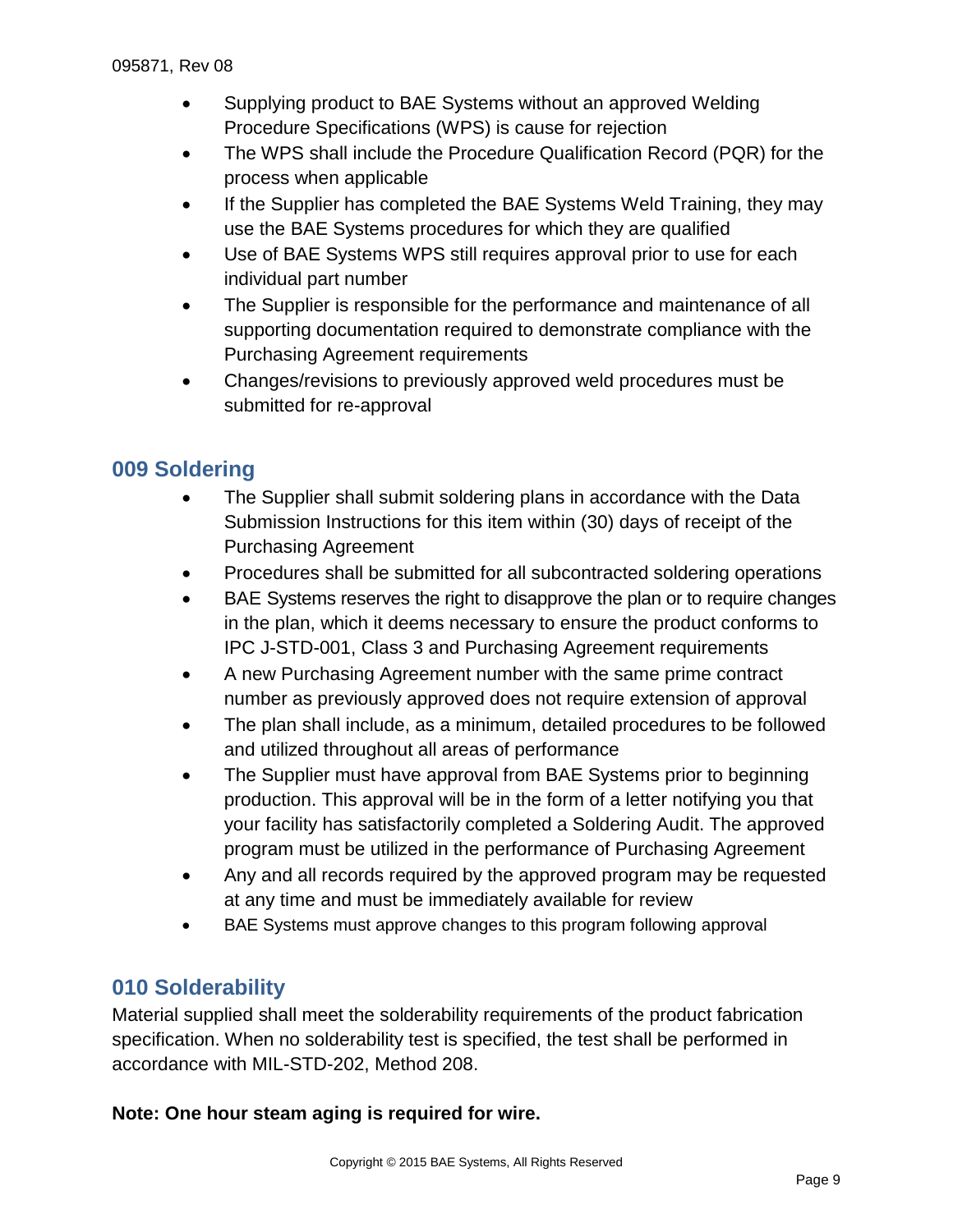For each shipment, the Supplier shall provide a written certification stating that the components provided were tested and meet the applicable solderability requirements as stated above. Certification shall be submitted in accordance with the Data Submission Instructions for this item.

### <span id="page-9-0"></span>**011 Printed Wiring Boards (PWB)**

The Supplier shall provide for each shipment a written certificate stating that the boards were fabricated to the relevant specifications identified within the TDP. The certification shall be provided in accordance with the Data Submission Instructions for this item. Test coupons and microsections must be maintained for a period of two (2) years and available for examination by BAE Systems.

### <span id="page-9-1"></span>**013 Nondestructive Examination Procedures**

When the Purchase Order specifies Nondestructive Examination such as radiography, magnetic particle, liquid penetrant, or ultrasonic inspections, the Supplier shall submit the procedure to BAE Systems in accordance with the Data Submission Instructions for this part for approval. The procedure shall be submitted within thirty (30) days after receipt of the Purchasing Agreement. If the submittal is requested during performance of the Purchasing Agreement, the Supplier shall submit the procedure within three (3) days of receiving the request.

All changes to the approved procedure shall require re-submittal and approval. The revised procedure shall not be implemented until written approval is received from BAE Systems.

### <span id="page-9-2"></span>**014 Nondestructive Examination Inspection Report**

The Supplier shall furnish a certified test report stating that Nondestructive Examination(s) required per the TDP have been performed in accordance with an approved test procedure as required by the referenced specification and that the material is acceptable. The certification shall also include:

- Type of test and coverage
- Applicable procedure specification (title, number and revision)
- Applicable acceptance criteria (title, number and revision)
- Name and address of the company that actually performed the testing
- Certificate of process compliance

A test plan shall be developed detailing the Nondestructive Examinations to be performed (including test equipment to be used, angles to be captures in radiographic testing, etc.) and shall be made available to BAE Systems upon request.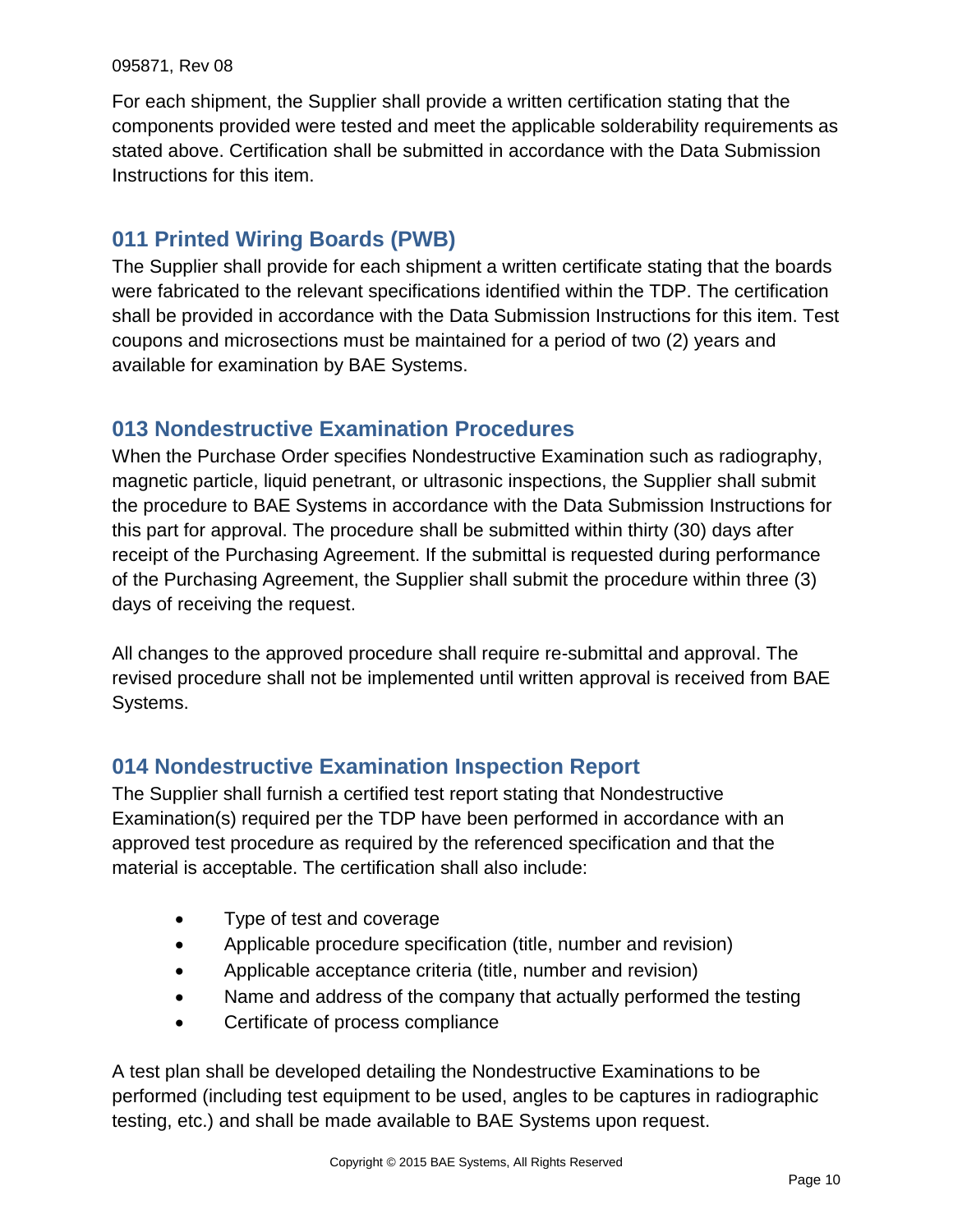### <span id="page-10-0"></span>**015 Control Tests**

The Supplier shall perform Control Tests at the frequency defined by the specification/QAP. The Supplier is responsible for determining the test schedule based on the production and delivery schedule for the Purchasing Agreement. The Supplier shall submit, in accordance with the Data Submission Instructions for this item, a control test procedure within thirty (30) days after receipt of the Purchasing Agreement for approval by BAE Systems. The Supplier shall notify the BAE Systems Authorized Purchasing Representative of the projected test schedule and any changes as they occur. If any failures occur, either through defect of the test equipment or of the test sample itself, the Supplier shall immediately notify the BAE Systems Authorized Purchasing Representative for further instructions prior to continuance of testing.

Following the completion of testing, a test report shall be submitted in accordance with the Data Submission Instructions for this item for approval.

MIL-HDBK-831 should be used as a guide in developing the test report format. As a minimum, the test report shall include:

- BAE Systems Part Number
- BAE Systems Purchasing Agreement Number
- Prime Contract Number (this is specified on the Purchasing Agreement)
- Applicable drawings/specification and revision level
- Type of test (i.e., Group "C," Group "D," etc.)
- Tests performed and results
- Test completion date
- Sample size
- Sample identification, if applicable
- Production interval (or Purchasing Agreement line number)
- Printed name, signature, and title of Supplier's representative
- Report date
- Any additional data or information required to show full compliance to the control test requirements

# <span id="page-10-1"></span>**016 Plating**

The Supplier shall provide written certification documenting that the plating was performed in accordance with drawing and Purchasing Agreement requirements. The facility actually performing the plating shall prepare the certification. When baking for hydrogen embrittlement relief is required, the certification shall define the required bake time at temperature and contain a statement that the items were baked at the required temperature for the required minimum time specified in accordance with the required revision level of the specification.

Certification **MUST** include as a minimum: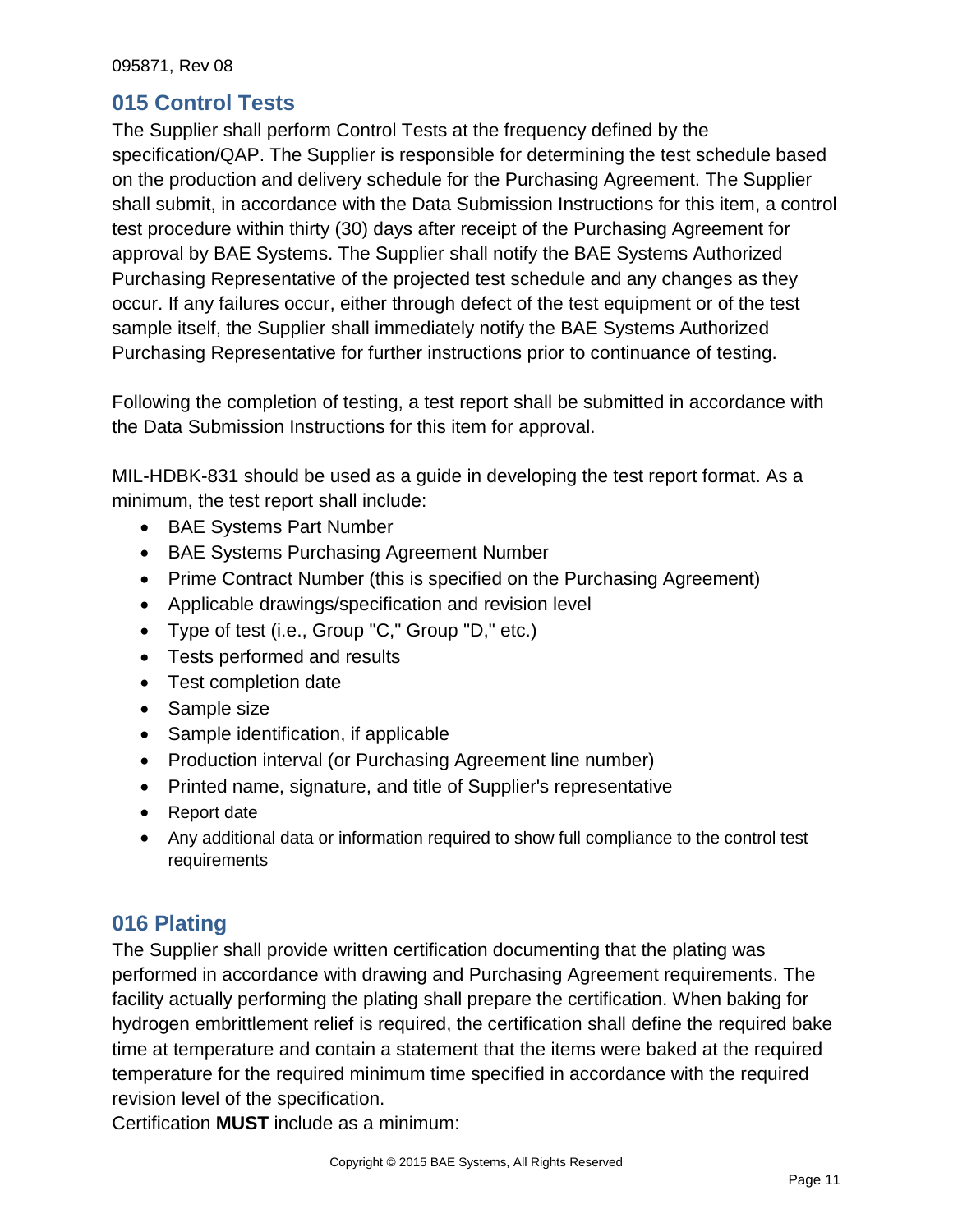- Part number
- Purchasing Agreement number
- Plating process specification used
- Baking temperature
- Baking time
- A statement that the baking operation was started within 3 hours of plating completion
- Complete lot traceability to all certifications related to the BAE Systems Purchasing Agreement
- Signature/title of the Supplier's representative
- Report date

### <span id="page-11-0"></span>**017 Paint Certification**

The Supplier shall provide a copy of the written certification documenting that painting was performed in accordance with all drawing, specification, and Purchasing Agreement requirements. Certification shall be submitted in accordance with the Data Submission Instructions for this item. The facility actually performing the painting shall prepare the certification, which shall include:

- Name and address of the finisher
- Part number
- Purchasing Agreement number
- List of specifications used in the processing of the paint
- Paint thickness of a sample of actual parts for the primer
- Paint thickness of a sample of actual parts for the top coat
- Material lot/batch number(s)
- Material expiration date(s)
- Signature, printed name, and title of the Supplier Representative
- Certification date

All test and inspection documentation shall be available for BAE Systems' review upon request.

Items requiring painting in accordance with MIL-STD-1303 shall instead be painted in accordance with NAVSEA Drawing 7250920 and associated paint photographs (if applicable).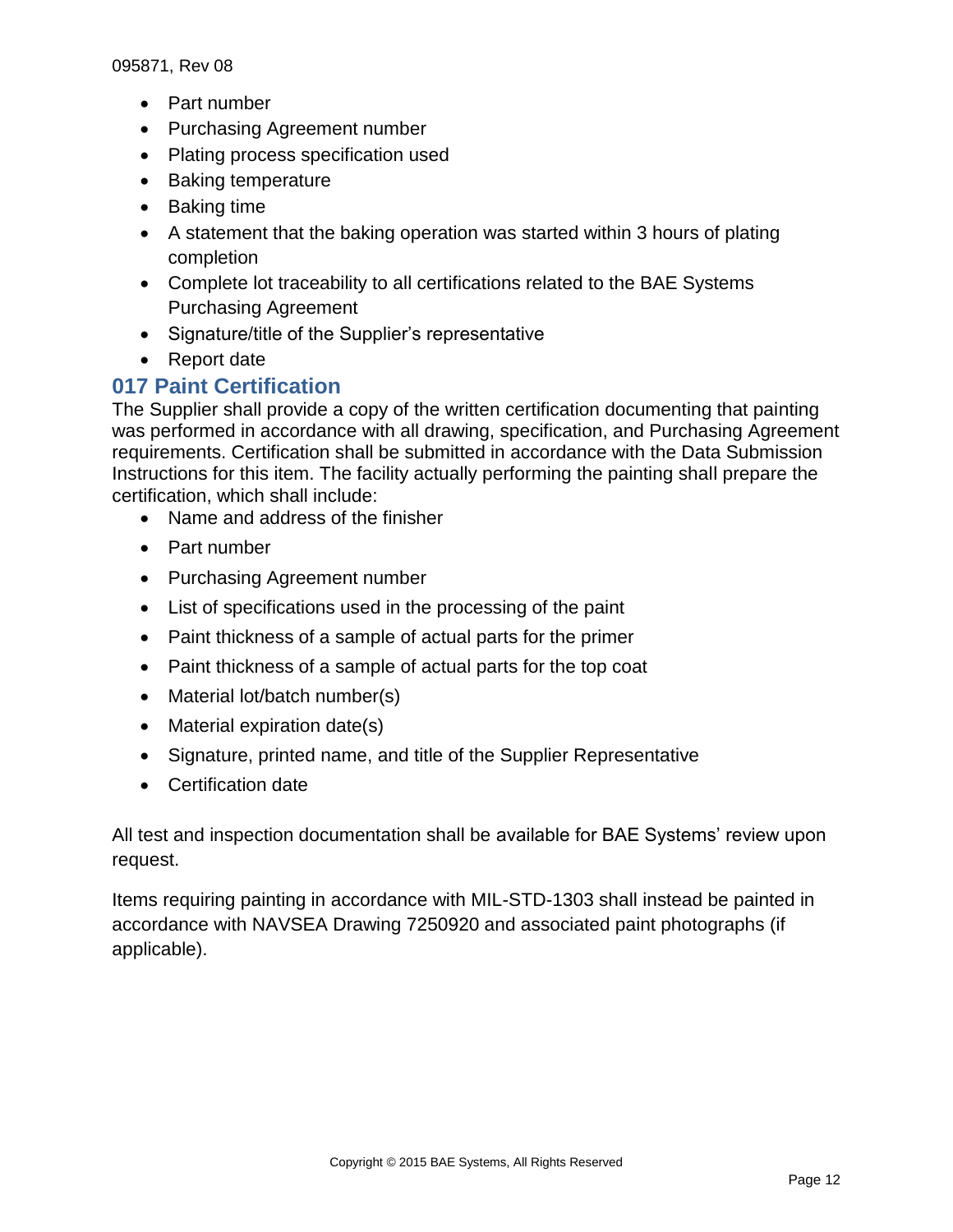### **018 Physical and Chemical Test Reports**

With each shipment, the Supplier shall provide a material certification including all actual chemical, mechanical, and/or physical test results pertaining to the material shipped under this Purchasing Agreement with traceability to the original mill/manufacturer, heat lot, and country of origin, as applicable. This data shall be provided to BAE Systems in accordance with the Data Submission Instructions for this part.

### <span id="page-12-0"></span>**019 Test Samples – Tensile Testing**

With each shipment, the Supplier shall provide a set of two samples (un-machined test bars/sheet stock) suitable for the mechanical testing as required by Purchasing Agreement or referenced specification. Both shall be made from the same melt and heat treated in the same lot as the supplied parts. Identify by paint marking.

### <span id="page-12-1"></span>**020 Heat Treating**

With each shipment, the Supplier shall provide a written certification that heat treatment was performed in accordance with drawing and Purchasing Agreement requirements.

Supplier shall conduct a visual inspection for cracks or other injurious defects.

When the drawing specifies a hardness range for materials due to quench and temper or other practices, actual results shall recorded on the certification.

When heat treating is performed by a facility other than the Supplier shown on Purchasing Agreement, the name of that subcontractor and a copy of the certificate furnished by the subcontractor for the heat treatment shall be furnished to BAE Systems.

When specified on the drawing and/or the Purchasing Agreement, test samples shall be provided to BAE Systems for evaluation.

<span id="page-12-2"></span>The below processes shall be completed as stated per specific drawing requirements.

# **A. Visual Metallographic Inspection**

Visual inspection at a magnification of 5X shall be performed on heat treated items. Cracks, seams, laps or other injurious defects shall not be allowed. For steel carburized parts, the heat treat condition prior to carburizing shall be either quench and tempered or normalized and tempered. Heat treat process and atmosphere control shall be such that no decarburization occurs on the surface as detectible by metallographic sectioning under magnification at 100X, method specified on drawing or appropriate specification. Exceptions are stress-proof, fatigue-proof, precipitation hardening grades of steel, marging steels and structural steel such as HY-, HY-100, Cor-ten, etc. This will minimize distortion and assure that proper hardness is achieved.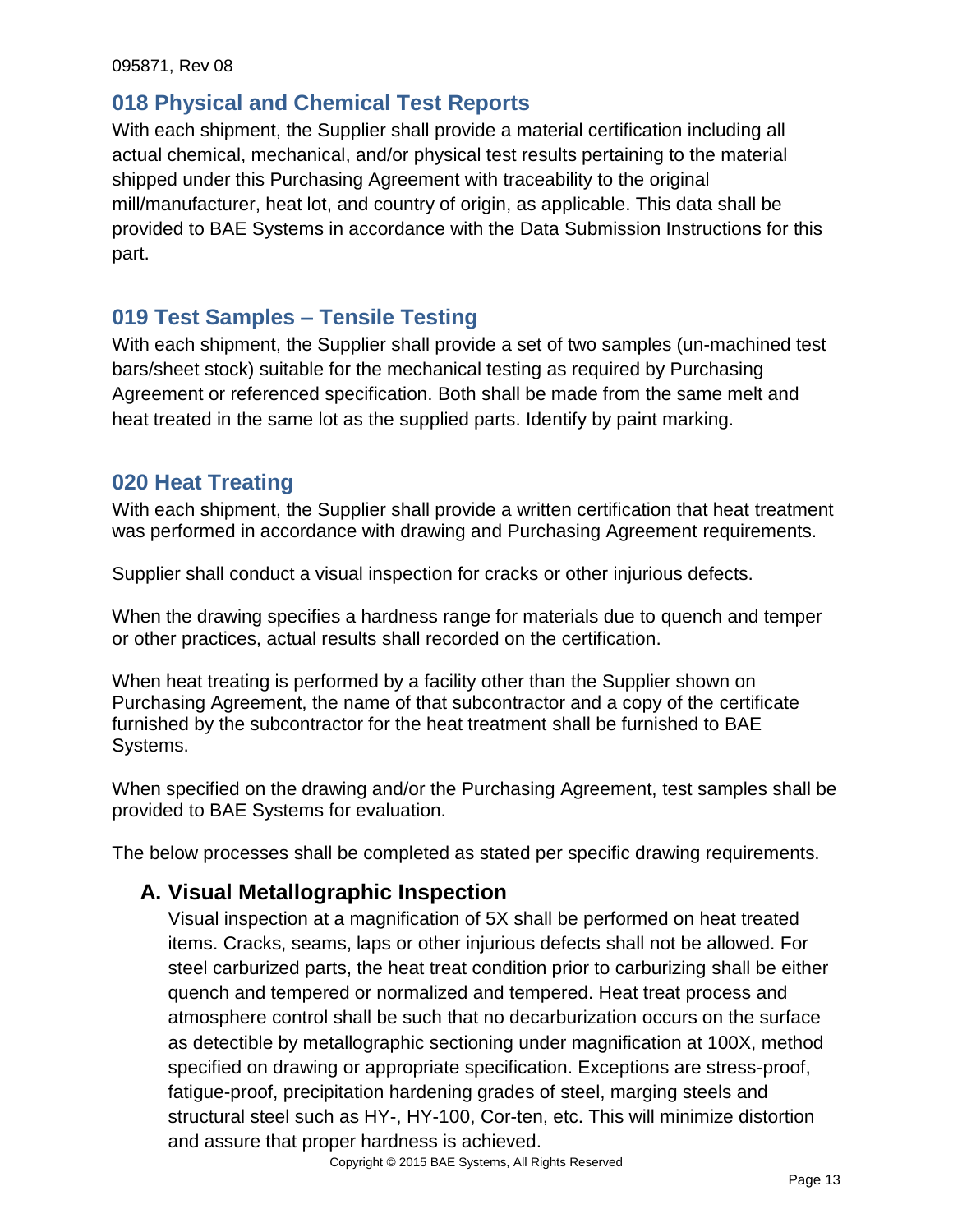# <span id="page-13-0"></span>**B. Quench and Temper (Core Hardness Specified)**

A test specimen (or additional part) of the same alloy and same size, within 20% of the largest cross section thickness, shall be heat treated with each heat treat lot. The test sample shall have a length at least one inch longer than the section thickness or two times the diameter. The specimen or sample part shall be cross sectioned at mid-length of the largest cross section thickness plus or minus 3/8 inch. The Supplier shall submit a report including the actual surface hardness and core hardness at ½ radius (core hardness measured on cut surface).

# <span id="page-13-1"></span>**C. Quench and Temper (Core Hardness Not Specified)**

The report shall include a statement of the surface hardness findings for each heat treat lot. Testing shall be done in areas identified on the drawing or in such a manner as to not damage the critical surface finish as defined by the drawing.

# <span id="page-13-2"></span>**D. Case Hardening - Carburizing**

A test specimen of the same alloy and similar configuration as the part shall be processed with each heat treat lot to verify case depth, surface and core hardness requirements, and microstructure. The Supplier shall submit a report with the required case depth hardness actual results obtained and microstructure per specified standard. Certification shall be submitted with each heat treat lot.

# <span id="page-13-3"></span>**E. Case Hardening - Nitriding**

A test specimen of the same alloy, same hardness, and similar configuration as the part shall be processed with each heat treat lot to verify case depth, hardness requirements, and to monitor thickness of white layer. The Supplier shall submit a report with required case depth, hardness, process temperature, and actual results obtained. Certification shall be submitted with each heat treat lot.

### <span id="page-13-4"></span>**F. Surface Hardening - Flame or Induction**

The Supplier shall provide certification with each lot reporting the actual case depth, surface and core hardness values obtained. First Article proof tests with pattern, equipment power setting, quench media, and other critical process parameters shall be maintained by vendor.

### <span id="page-13-5"></span>**G. Stress Relief**

Certification shall report the actual processing time, temperature and number of cycles for each lot as defined in the drawing or specification.

### <span id="page-13-6"></span>**021 Mercury**

With each shipment, the Supplier shall provide certification that the material shipped under this Purchasing Agreement does not contain functional mercury in any form and that no mercury-bearing instruments and/or equipment that might cause contamination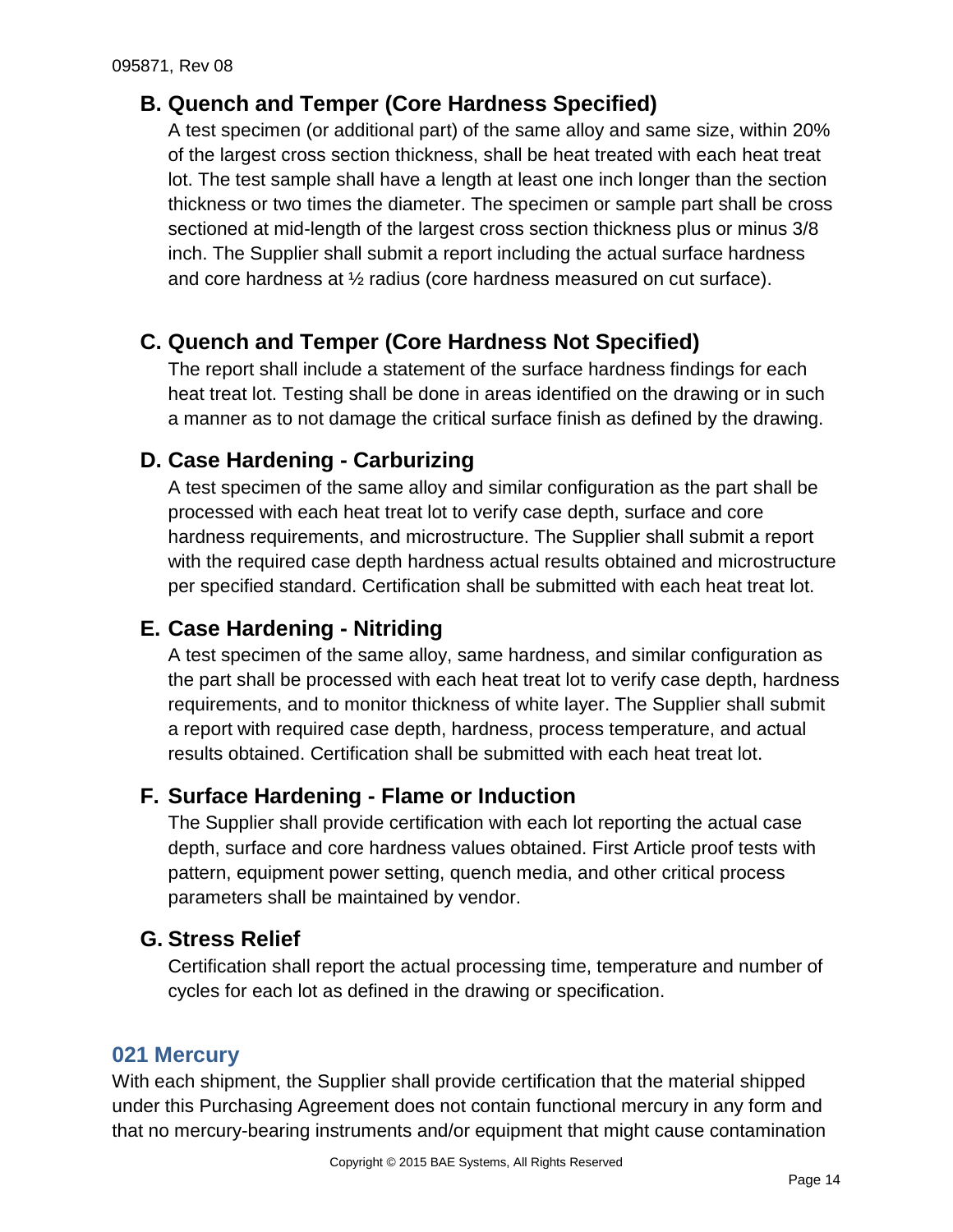have been used in the manufacture, fabrication, assembly, or testing of any material shipped under this Purchasing Agreement. This requirement must be included in all sub-tier Purchase orders however certification is only required from the BAE Systems tier 1 supplier.

### <span id="page-14-0"></span>**022 Material Traceability**

All finished product lots must be traceable to raw material heat/lots, and the Supplier must maintain material traceability throughout all steps of the manufacturing process including any outside processing.

### <span id="page-14-1"></span>**023 Age Control**

Age-sensitive items include, but are not limited to, paint, adhesives, and rubber products. The following requirements apply to all items with this requirement:

- Age-sensitive items shall be delivered as directed by requirement assigned from below.
	- a) With a minimum of 50% of the shelf life remaining or
	- b) With a minimum of 75% of the shelf life remaining.
	- c) With a minimum of 85% of the shelf life remaining.
	- d) Other as directed by contract.
- Age-sensitive items shall be delivered with a minimum of50% of the shelf life remaining or as directed by contract.
- All age-sensitive items and their respective shipping containers shall be permanently marked with the cure/manufacture and the expiration dates in addition to any other marking requirements
- For parts delivered on a spool or reel, the marking must be applied to a visible location on the outside of the spool or reel
- The cure/manufacture and expiration dates shall be in either Quarter/Year format (for product with a shelf life in excess of three (3) years) or Month/Year format (for product with a shelf life of three (3) years or less). The method of marking and the marking height shall be in the manufacturer's format, however the marking shall not affect the part's form, fit, or function

| Example: | <b>CURE</b> | 4Q/2010 |
|----------|-------------|---------|
|          | FXP         | 4Q/2016 |

- In addition to the requirements of SQAM paragraph 8.5, Certificates of Conformance for age sensitive items shall include:
	- Lot traceability by run, batch, lot, or date of manufacture
	- Shelf life expiration date (as required by specification)
	- Storage conditions to achieve shelf life, if not stated on the material package

### <span id="page-14-2"></span>**024 Non-manufactured Coniferous Wood Products**

All wooden pallets and wood containers produced entirely or in part of nonmanufactured softwood species shall be constructed from heat-treated coniferous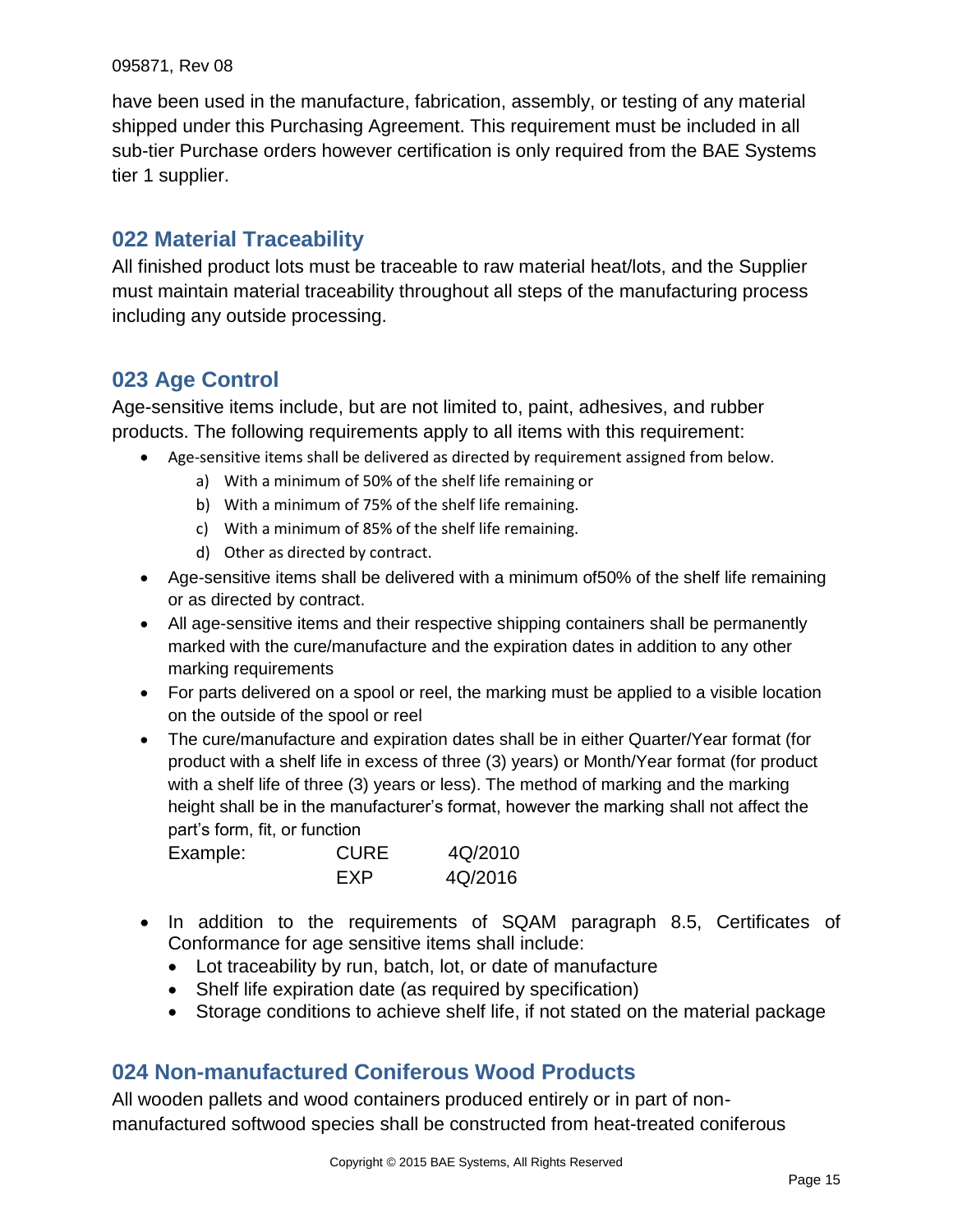material. This material must be certified accordingly by an accredited agency recognized by the American Lumber Standards Committee (ALSC) in accordance with Non-manufactured Wood Packaging Policy and Non-manufactured Wood Packaging Enforcement Regulations. The Supplier shall maintain on file at their facility, and provide upon request to BAE Systems, a certificate of conformance from the accredited heat treat facility.

### <span id="page-15-0"></span>**025 Special Packaging**

Material is to be packaged in accordance with the packaging instructions provided in the body of or attached to this Purchasing Agreement. A statement that the packaging is in accordance with the specified requirements will be included in the Certificate of Compliance (reference SQAM paragraph 8.5).

### <span id="page-15-1"></span>**026 Quality Requirements**

The Supplier **shall** maintain on file, and provide to BAE Systems upon request, objective quality evidence demonstrating compliance to all of the requirements of this Purchasing Agreement. When documentation is requested by BAE Systems, the documentation shall be provided in a commonly readable electronic format and **shall** be provided to BAE Systems in accordance with the Data Submission Instructions for this part.

### <span id="page-15-2"></span>**027 Certificate of Compliance**

The Supplier shall provide with each shipment a copy of their Certificate of Compliance as defined by paragraph 8.5 of the SQAM. Copies shall be delivered as specified by the Data Submission Instructions for this item.

# <span id="page-15-3"></span>**028 Unique Identification (UID)**

This item requires UID marking in accordance with the TDP requirements.

If the UID marking is already present, verify that it is intact and able to be scanned. If the scan fails, replace the existing marking with new UID marking.

It is acceptable to add UID marking to an existing data plate as long as the following human readable information (HRI) is present:

- Cage Code
- Part Number
- Serial Number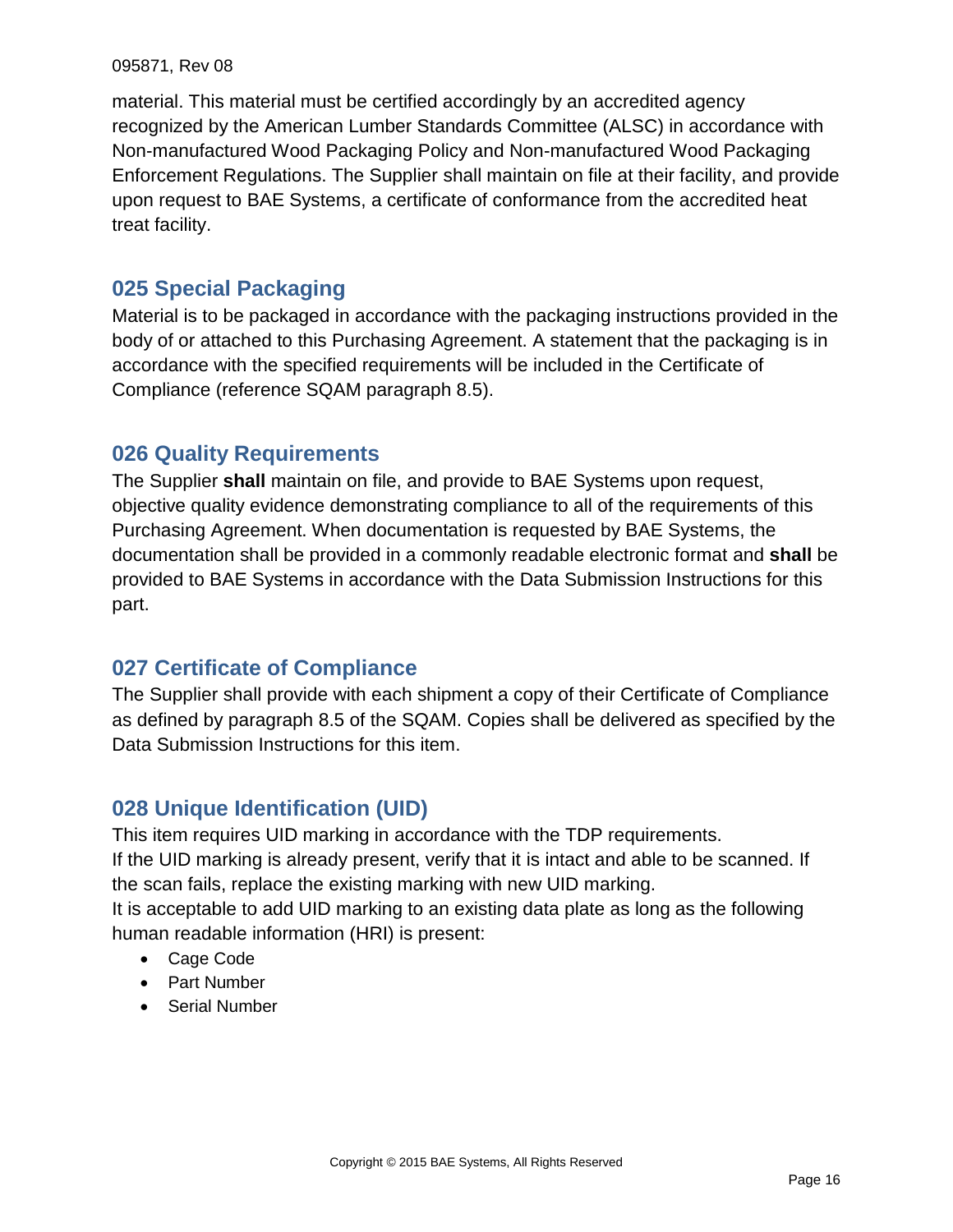#### <span id="page-16-0"></span>**032 Ballistic Requirements-Transparent Armor**

A ballistic first article test shall be performed and accepted prior to any production of transparent armor. All drawing and specification requirements shall be met as required for the ballistic FAT and ballistic lot testing.

BAE Systems source inspection shall be requested prior to shipping the samples for ballistic testing.

In addition to the marking requirements, specified in the PO and on the drawings, ALL test specimens, shipping containers and associated documents shall be clearly marked "First Article Sample" or "Lot Sample."

All Ballistic test documentation shall be provided in accordance with the Data Submission Instructions for this item.

Following Ballistic First Article approval, the supplier shall submit lot samples for testing per the schedule in the ballistic test specification.

### <span id="page-16-1"></span>**034 Ballistic Requirements- Metal and Composite Materials**

FIRING RECORDS (Plate and Composite):

The Supplier shall provide a copy of the:

- Physical and Chemical Test Reports
- Government Ballistic Test Certification, including firing number for each heat/lot of ballistic material. Results shall be submitted in accordance with the Data Submission Instructions for this item.

#### FIRING RECORDS (CASTING):

 For armor castings and extrusions, the Supplier shall maintain a listing of Government approved firing numbers for all material recipes supplied to BAE Systems. Results shall be submitted in accordance with the Data Submission Instructions for this item.

FIRING RECORDS (ALUMINIM FORGINGS):

 Require ballistic test for each log, including longitudinal and transverse tensile tests per MIL-DTL-45225. Results shall be submitted in accordance with the Data Submission Instructions for this item.

MIL-DTL-46100 & MIL-DTL-12560 STEEL ARMOR THERMALLY CUT EDGES:

Shall meet the following: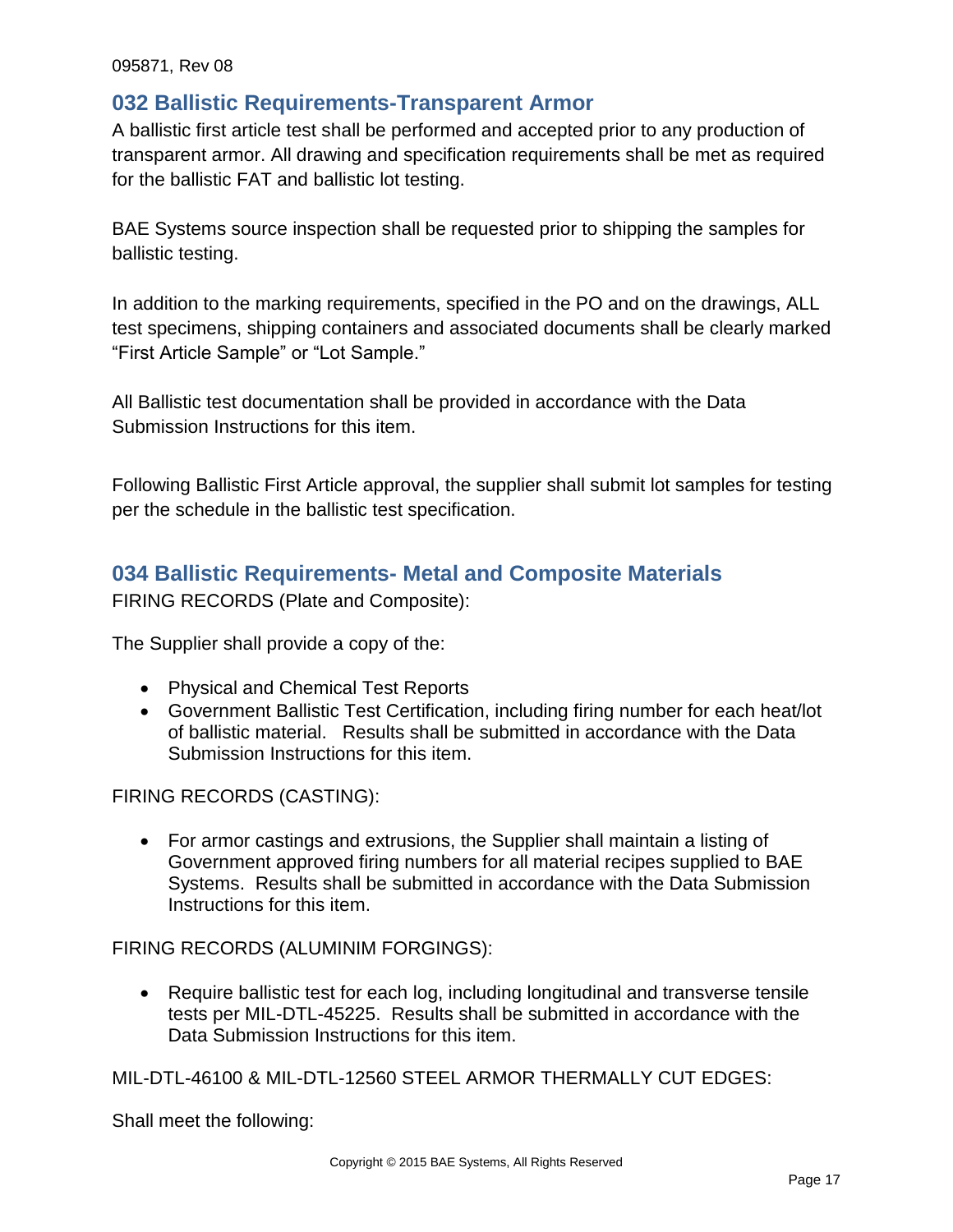#### PROCEDURE:

- Supplier shall have a written and controlled Procedure for cutting steel armor.
- The Procedure shall be a range of cutting parameters (similar to a Weld Procedure) including:
	- $\circ$  Thickness range, energy level (laser wattage, plasma parameters, etc.), and travel speed.
	- $\circ$  Samples shall be made from each range to qualify the Procedure and test for:
		- Heat affected zone (hardness traverse)
		- Edge cracking (Magnetic Particle or Liquid Penetrant Inspection)

#### PROCESS INSPECTION:

- Visual Inspection Per ASNT Level I (minimum) Frequency = 100%
- Non-destructive test frequency (based on 12369234)
- ANSI/ASQ Z 1.4 Inspection Level II, AQL 2.5%
	- $\circ$  i.e. For Lot = 50, Inspection Level D = 5 samples inspected
	- $\circ$  If rejectable indication is found, institute 100% inspection of subject lot.

• Inspection SHALL be performed in accordance with ASTM E1417 (Liquid Penetrant) or ASTM E1444 (Magnetic Particle).

• Inspection Personnel shall be a minimum of ASNT Level I or II.

#### PROCESS APPROVAL:

- Supplier shall have the Procedure Qualification for Thermal Cutting of Steel Armor Form number 089475 completed and approved by BAE Systems Materials Engineering prior to shipment of product. This should also include the Non-Destructive Inspection documentation.
- The form shall be submitted per Data Submission instructions.

#### DEFINITION:

Lot – Shall mean "inspection lot" or "inspection batch" of parts of the same material, the same thickness and processed continuously under one Procedure.

Example – Supplier A cuts 10 Part Numbers, with different quantities, all from the same thickness of high hardness armor. If they are processed (cut) in a constant continuous process, then the collection of parts can be inspected as one Lot.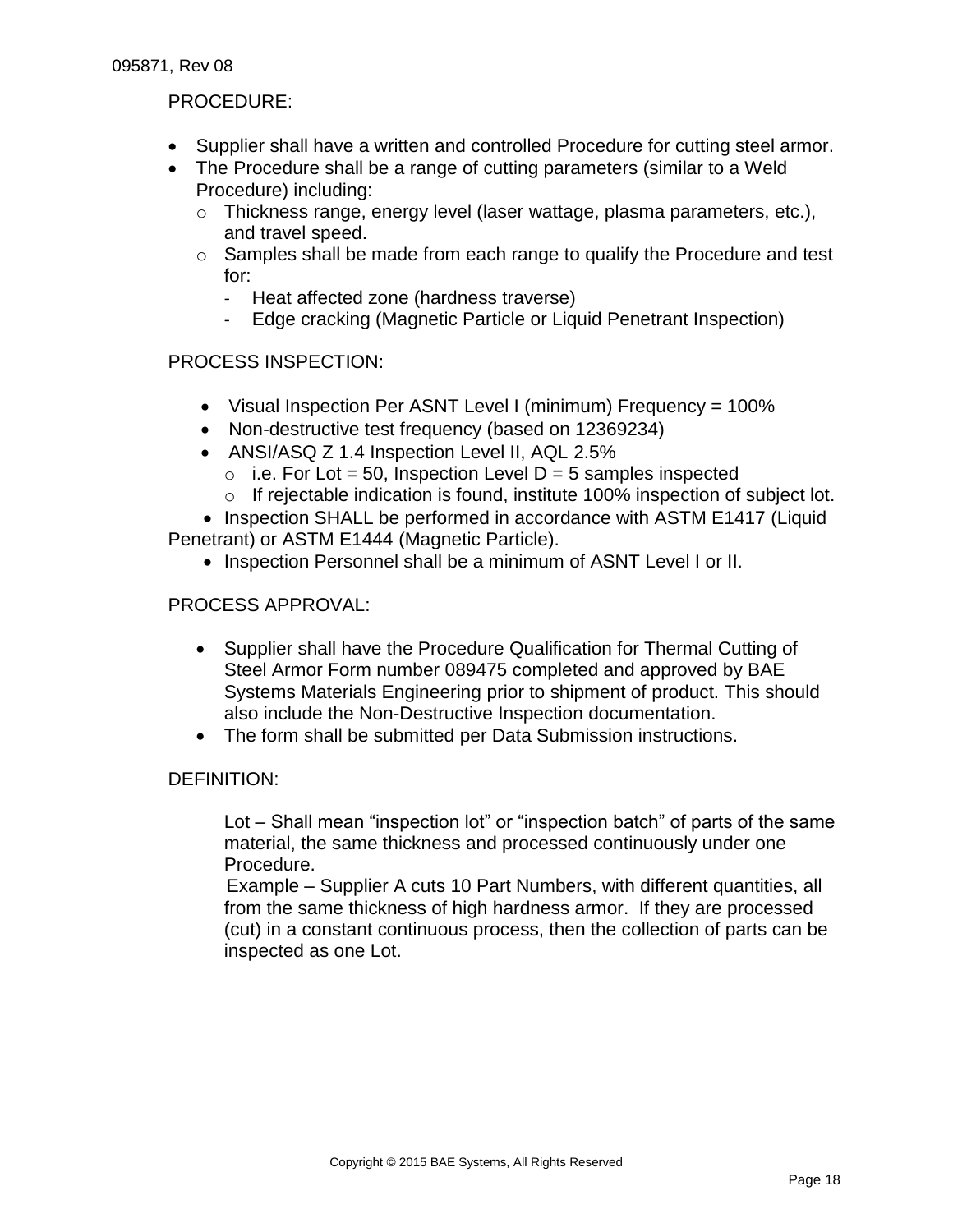# <span id="page-18-0"></span>**041 Critical Safety Item (CSI)**

The Supplier shall provide documentation for all Critical Safety Items (CSI), Hardness Critical Items (HCI), or Observable Critical Items (OCI) identified for this item by the TDP. **Sample size for this inspection shall be 100% for the identified characteristic(s).** Actual results, including an authorized signature and date of acceptance, traceable to a specific shipment shall be recorded and provided prior to shipment. Submission of documentation shall be made in accordance with the Data Submission Instructions for this item.

### <span id="page-18-1"></span>**042 Commercial Off The Shelf (COTS) Parts**

Commercial Off the Shelf (COTS) parts are ordered out of a standard catalog by the catalog part number and include items such as fuel filters, standard hydraulic fittings, and light bulbs. These parts are not designed for a specific application and are typically acquired from manufacturers and authorized distributors that supply the same part to a variety of markets.

Paragraph 8.3 of the SQAM is not applicable to this item; the Supplier shall provide a certificate of conformance and/or a packing slip as the objective quality evidence where no other objective evidence is available.

### <span id="page-18-2"></span>**044 Packaging Instructions for Hardware Kits**

All hardware and small components kits shall be packaged, marked, and packed as follows unless other requirements are provided through the Purchasing Agreement.

The contents of this kit shall be packaged, identified, consolidated and packed per the instructions below. The BAE Systems Purchasing Order and/or Engineering Drawing provide the part numbers and quantities required for each kit. Packaging of this kit is to be accomplished through good commercial practices, and is intended to provide adequate protection of the kit(s) and the kit components during transit and handling as well as for short-term storage.

### <span id="page-18-3"></span>**A. Packaging**

**Cleanliness** – Items shall be free of dirt and other contaminants that would contribute to deterioration of the item.

**Preservation** – Bare steel surfaces shall be provided protection such as preservative coatings. Zinc plating or cadmium plating is not considered bare and will not require preservative protection. Items made from stainless steel material do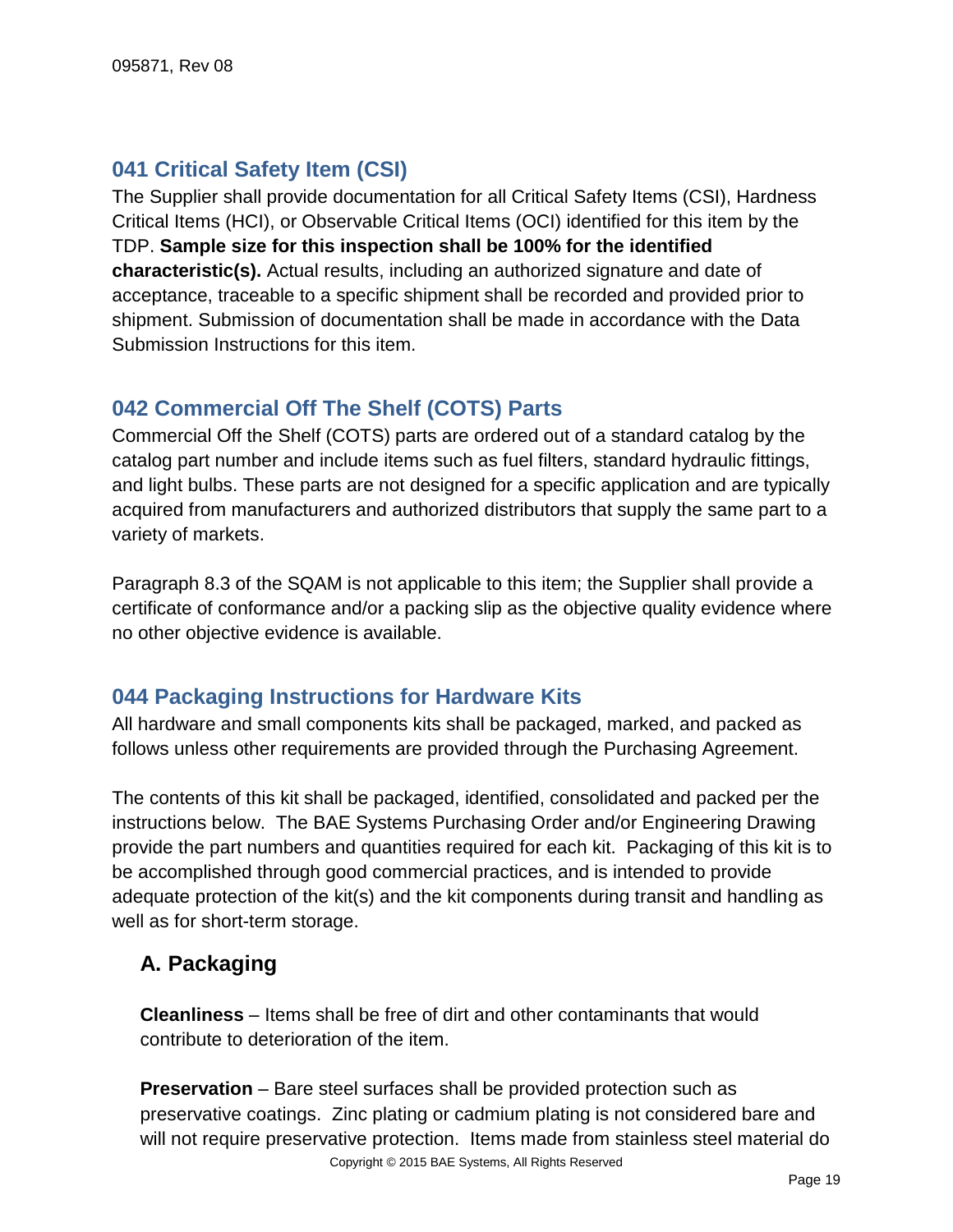not require preservative protection. When rubber items are unit packaged in quantities of more than one, the items shall be dusted with talcum (soapstone).

**Unit Package** – The unit packaging shall consist of an item of the same part number and the specified quantity per kit. Place the required item quantity in a close fitting poly bag as to keep package cube to a minimum. Use multiple bags per part when applicable. The minimum size bag shall be 3 x 4 inches; the bag shall be a minimum of 3-MIL thick. The bag shall be heat-sealed in a manner to keep the items contained within the bag. The trapped air volume in the bag shall be kept to a minimum to reduce package cube.

**Consolidation** – Consolidate the required unit packages for each specified part number into a poly bag, 6-MIL thick, or a snug fitting fiberboard carton (a fiberboard carton is preferred method). If a poly bag is used for consolidation, the weight shall not exceed 10 lb. A Packing List will be enclosed in each consolidated package detailing the contents, to include; the kit part number, and the part number, description, and quantity for each component included. The bag and/or carton size used for the specified kit shall be identical throughout the contract.

# <span id="page-19-0"></span>**B. Marking**

Each package used in this kit, shall identify the contents with the applicable part number, nomenclature, quantity, and kit number. For unit packaging see Label Example A, and for consolidation packages see Label Example B. The markings for each pack can be printed on a label or applied directly on to the bag or carton. If a label is used it shall meet the requirements as outlined below, and if a label is used to identify a bag, the label may be heat-sealed in the bag along with the item(s). If the label is placed in the bag, the label identification must be able to be read from the exterior of the package. If a Packing List is enclosed in the package, the package is to be marked with "Packing List Enclosed", and is to be located in the same area and adjacent to where the kit identification is applied.

**Age Control** – Shelf-life markings shall be shown as part of the item identification data on unit packs, intermediate containers, exterior containers, and unpacked items. Shelf-life markings shall include the manufactured, cured, assembled or packed date (apply one date), and the expiration or inspect/test date, as appropriate. This information must appear on the unit package unless it is visible through a clear plastic bag, and on the intermediate and exterior container (only when unit pack is exterior container). When two or more unit packs of identical items are marked with different dates, the earliest date should be shown on the intermediate container. Exterior containers and multi-packs containing age control items shall be marked "CONTAINS SHELF-LIFE ITEMS).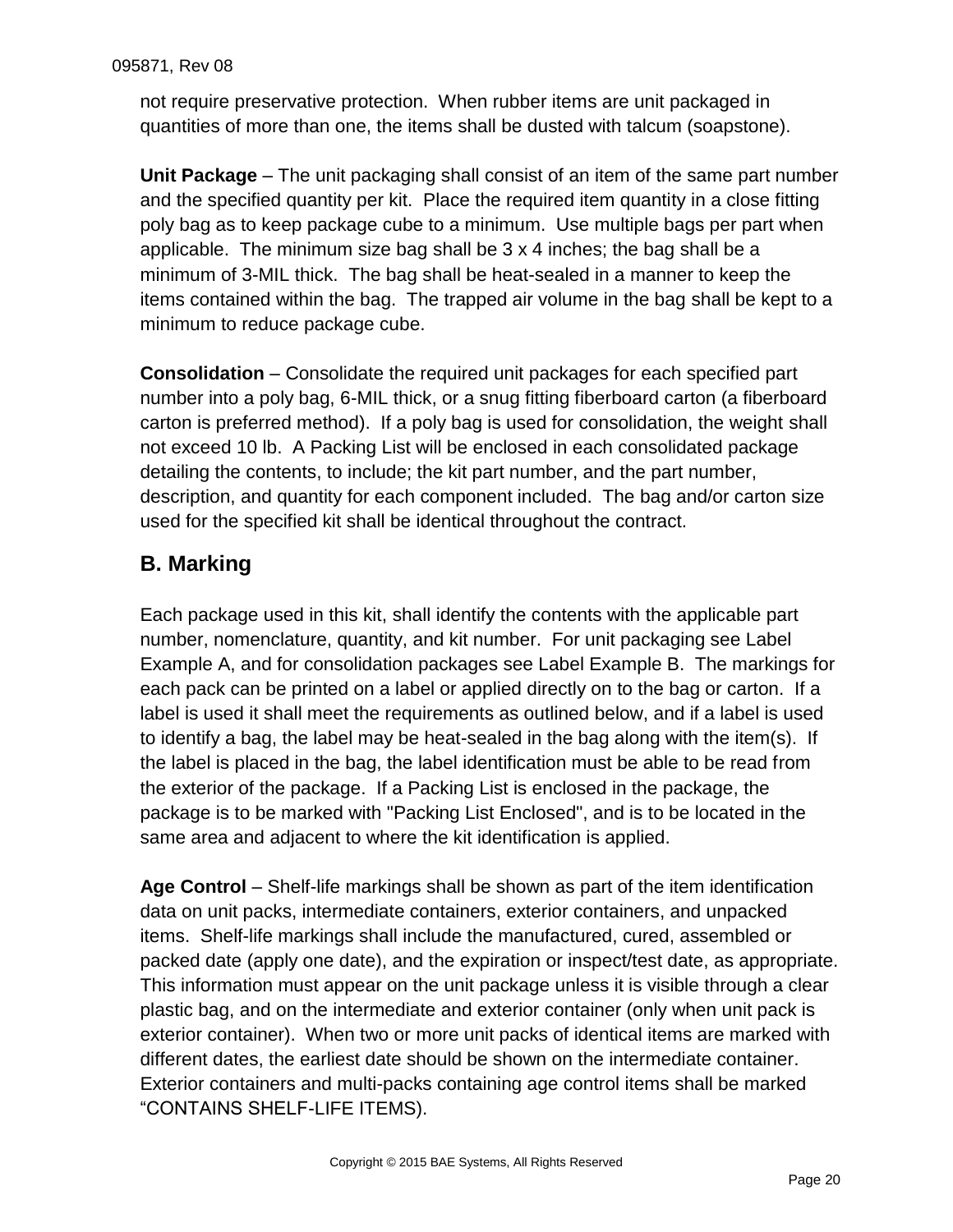- a. Non-extendable shelf-life items: manufactured (MFD) date, cured date, assembled date, packed date (subsistence only) (apply one date, as appropriate), and expiration (EXP) date. For items that contain rubber or synthetic elastomers, the expiration date shall be calculated from the cured date of the rubber/elastomer.
- b. Extendable shelf-life items: manufactured date, cured date, assembled date, packed date (subsistence only) (apply one date, as appropriate), and inspect/test (INSP/TEST) date. For items that contain rubber or synthetic elastomers, the inspect/test date shall be calculated from the cured date of the rubber/elastomer.

| FXAMPLE 1        | FXAMPLE 2            | EXAMPLE 3                  |
|------------------|----------------------|----------------------------|
| (Non-extendable) | (Extendable)         | (Extendable)               |
| MFD DATE 10/10   | ASSEMBLED DATE 10/10 | <b>CURED DATE 4Q09</b>     |
| $EXP$ DATE 10/13 | INSP/TEST DATE 10/13 | <b>INSP/TEST DATE 4Q11</b> |

# <span id="page-20-0"></span>**C. Labels**

All labels used shall meet or exceed the following requirements: pressure sensitive, water-resistant, size 2 x 2-1/2 inches (min). The part number, nomenclature, quantity, and kit number shall be in a stacked configuration, font size 12 to 14, black ink on white label, and upper case letters. Direct printing on the bag is also acceptable.

# <span id="page-20-1"></span>**D. Packing**

Palletize and/or consolidate required kit quantities per contract schedule. Before stretch wrapping or banding, place fiberboard on four sides and top to further protect cartons from damage. The palletized load(s) shall be marked with the appropriate shipping address as specified in the Purchasing Agreement. Apply special handling marking "Do Not Stack".

| 1 EACH              |
|---------------------|
| <b>HARDWARE KIT</b> |
| 57K12345-HDWRE-KIT  |
|                     |

**Unit Pack Label**

© 2015 BAE Systems, A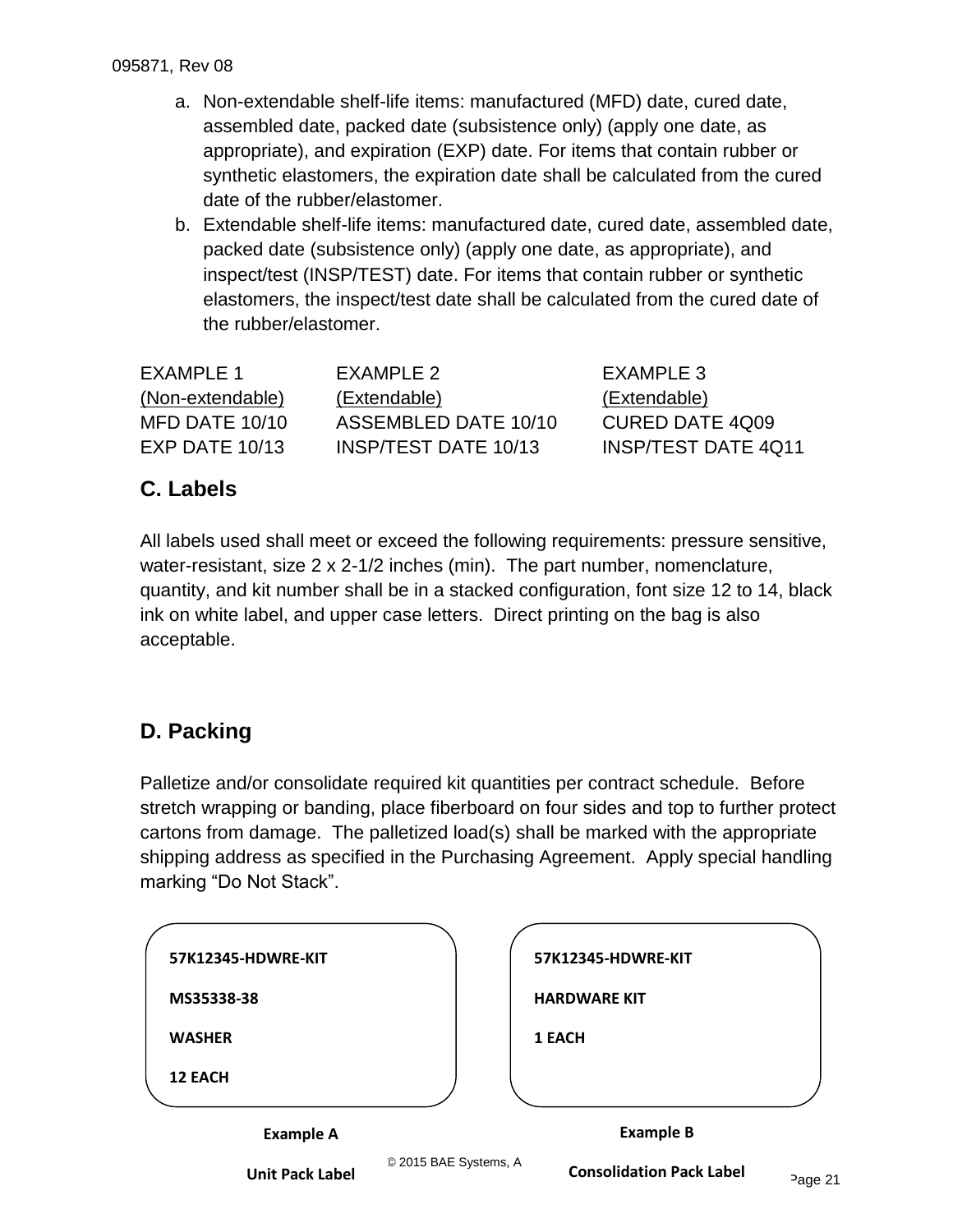### <span id="page-21-0"></span>**045 MRB Authority**

MRB Authority is granted for the associated item number and the Supplier is authorized to perform repairs or disposition parts use-as-is so long as the disposition does not affect the form, fit, function, performance, or reliability of the part. The Supplier is required to keep records of all MRB activity related to this part for this Purchasing Agreement and shall make those records available to BAE Systems personnel upon request.

<span id="page-21-1"></span>The Supplier is **not** authorized to flow this authority to their sub-tier suppliers.

### **047 Data Submission Instructions**

All data submissions for this item, unless otherwise specified, shall be submitted electronically, with the exception of Louisville and Minneapolis. The email subject line should include the relevant Purchasing Agreement number and part number. Paperwork does not need to be shipped with the product.

For Louisville and Minneapolis, all data submissions shall be packaged in a separate envelope clearly marked "Certifications". This envelope shall be placed inside of the shipping container with the parts. For shipments with multiple containers of the same product, the envelope will be located in Box 1 of the delivery. In addition, do not include data submissions with certified parts or with parts which have completed source inspection.

Please see the following for the respective site you will be shipping to:

- a. Anniston, AL sga.anniston@baesystems.com.
- b. Louisville, KY– [sqa-admin.minneapolis@baesystems.com](mailto:sqa-admin.minneapolis@baesystems.com)
- c. Minneapolis, MN [sqa-admin.minneapolis@baesystems.com](mailto:sqa-admin.minneapolis@baesystems.com)
- d. San Jose, CA [gs.sqasanjose@baesystems.com](mailto:gs.sqasanjose@baesystems.com)
- e. Sterling Heights, MI [sqasterlinghts.pands@baesystems.com](mailto:sqasterlinghts.pands@baesystems.com)
- f. York, PA [pqayork.landa@baesystems.com](mailto:pqayork.landa@baesystems.com)
- <span id="page-21-2"></span>g. Aiken, SC - [sqaaiken.pands@baesystems.com](mailto:sqaaiken.pands@baesystems.com)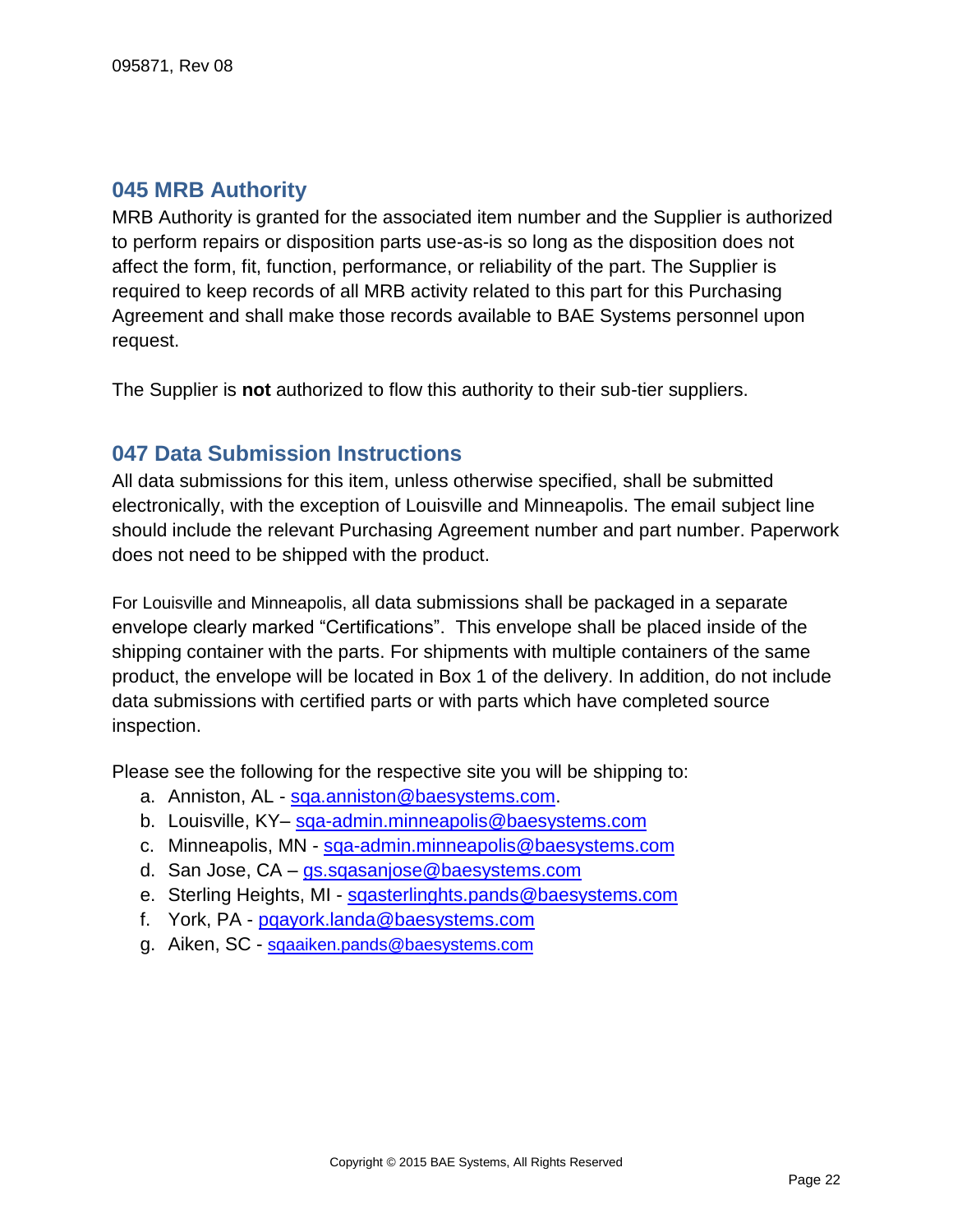#### **055 AQL 1.0**

This item requires inspection at AQL 1.0 to the C=0 Sampling Plan defined in SQAM paragraph 8.3 for all major drawing characteristics. Major drawing characteristics are dimensions with a total tolerance of ≤.010 or where the characteristic is identified as a "major" by a drawing note or SQAP/QAP/QAR

### <span id="page-22-0"></span>**056 100% Inspection**

This item requires 100% inspection of all critical drawing characteristics. Critical characteristics are any dimensions with a total tolerance of ≤.001 or where the characteristic is identified as a "critical" by a drawing note or SQAP/QAP/QAR.

### <span id="page-22-1"></span>**057 PPAP-Level 2**

The Supplier shall complete a PPAP in accordance with Level 2 of the Production Part Approval Process (PPAP) manual and shall submit the following to BAE Systems for approval:

Design Record Engineering Change Documents (if applicable) Dimensional Results with ballooned drawing (all characteristics, including drawing notes, numbered) Photograph of the part marking Material, Performance Test Results Qualified Laboratory Documentation Appearance Approval Report (if applicable) Sample Product Part Submission Warrant (PSW)

All other requirements of the PPAP shall be completed, retained on file, and made available to BAE Systems upon request.

The Supplier shall not ship product to BAE Systems prior to receipt of a signed/approved PSW. Product shipped in advance of PPAP approval shall be subject to rejection.

Process or product changes require PPAP resubmission. Notification to BAE Systems prior to changes is essential as additional audits or supplier identification may be required prior to resubmission; such changes are to be communicated to your BAE Systems Procurement or Quality contact via the Product/Process Change Request (Form 1310). Process or product changes are defined as changes in the processing of the product that could affect its ability to meet design, durability, and reliability requirements, including: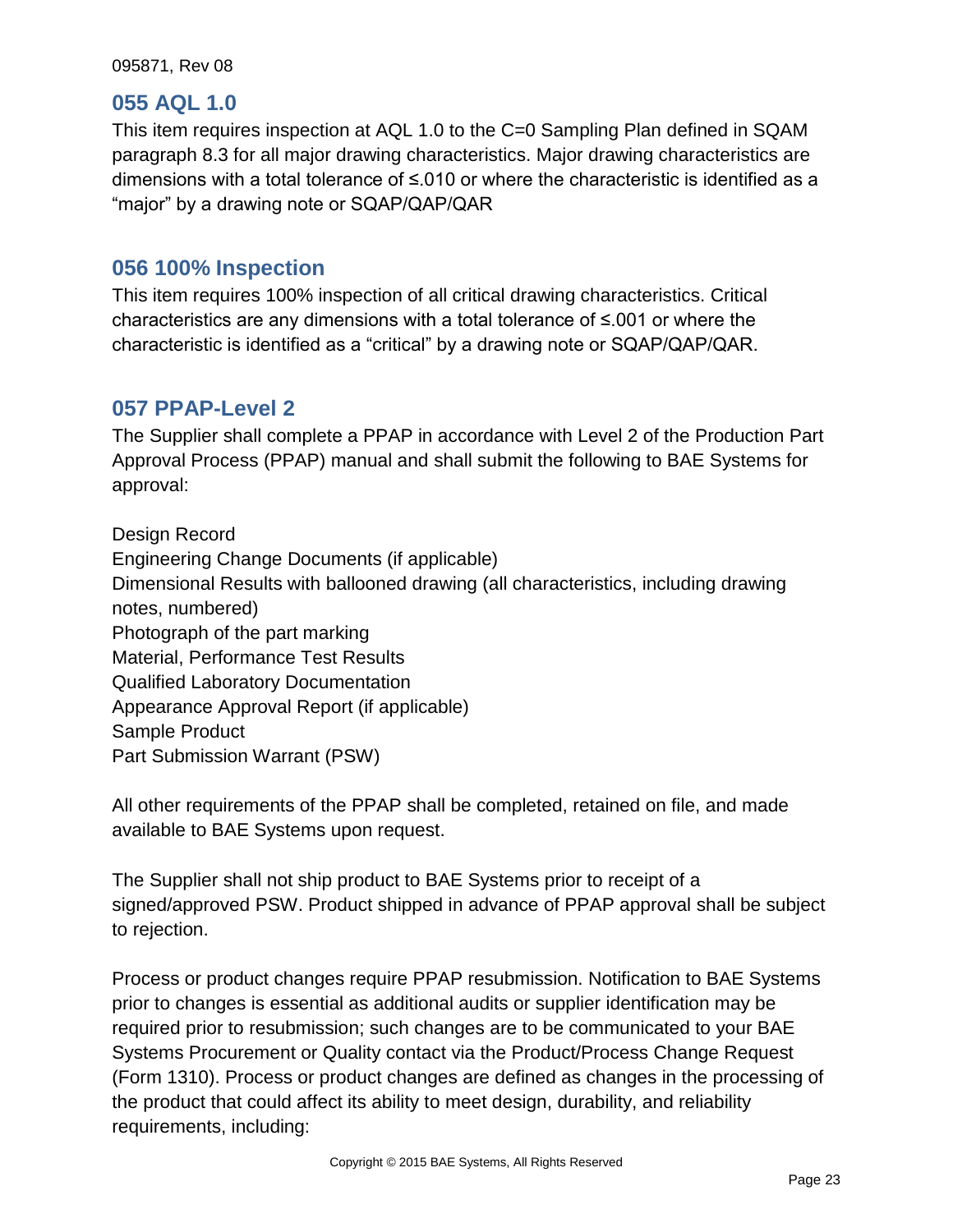- Use of a process or material other than those which were previously approved,
- Production from new or modified tools (except perishable tools), dies, molds, patterns, etc., including additional or replacement tooling,
- Production following any refurbishment or rearrangement of existing tooling or equipment,
- Production from tooling and equipment transferred from another manufacturing site,
- Change of a supplier for parts or services (e.g. heat treating, plating, welding),
- Break in production or product produced after tooling has been inactive for volume production for 24 months or more,
- Any change in material, including not only raw material but also chemical compounds or processes (i.e. paints, adhesives, sealers, lubricants, plating, heat treat processes, etc.) which become part of the finished product; this includes changing to an engineering approved alternative material or any change in the sequence of operations,
- Upon request of BAE Systems' Purchasing or Quality representative.

# <span id="page-23-0"></span>**058 PPAP-Level 3**

The Supplier shall complete a PPAP in accordance with Level 3 of the Production Part Approval Process (PPAP) manual and shall submit the following to BAE Systems for approval:

Design Record Engineering Change Documents (if applicable) Customer Engineering Approval (if required) Design FEMA Process Flow Diagrams Process FEMA Control Plan Measurement System Analysis Studies Dimensional Results with ballooned drawing (all characteristics, including drawing notes, numbered) Photograph of the part marking Material, Performance Test Results Initial Process Studies Qualified Laboratory Documentation Appearance Approval Report (if applicable) Sample Product Records of Compliance Part Submission Warrant (PSW)

All other requirements of the PPAP shall be completed, retained on file, and made available to BAE Systems upon request.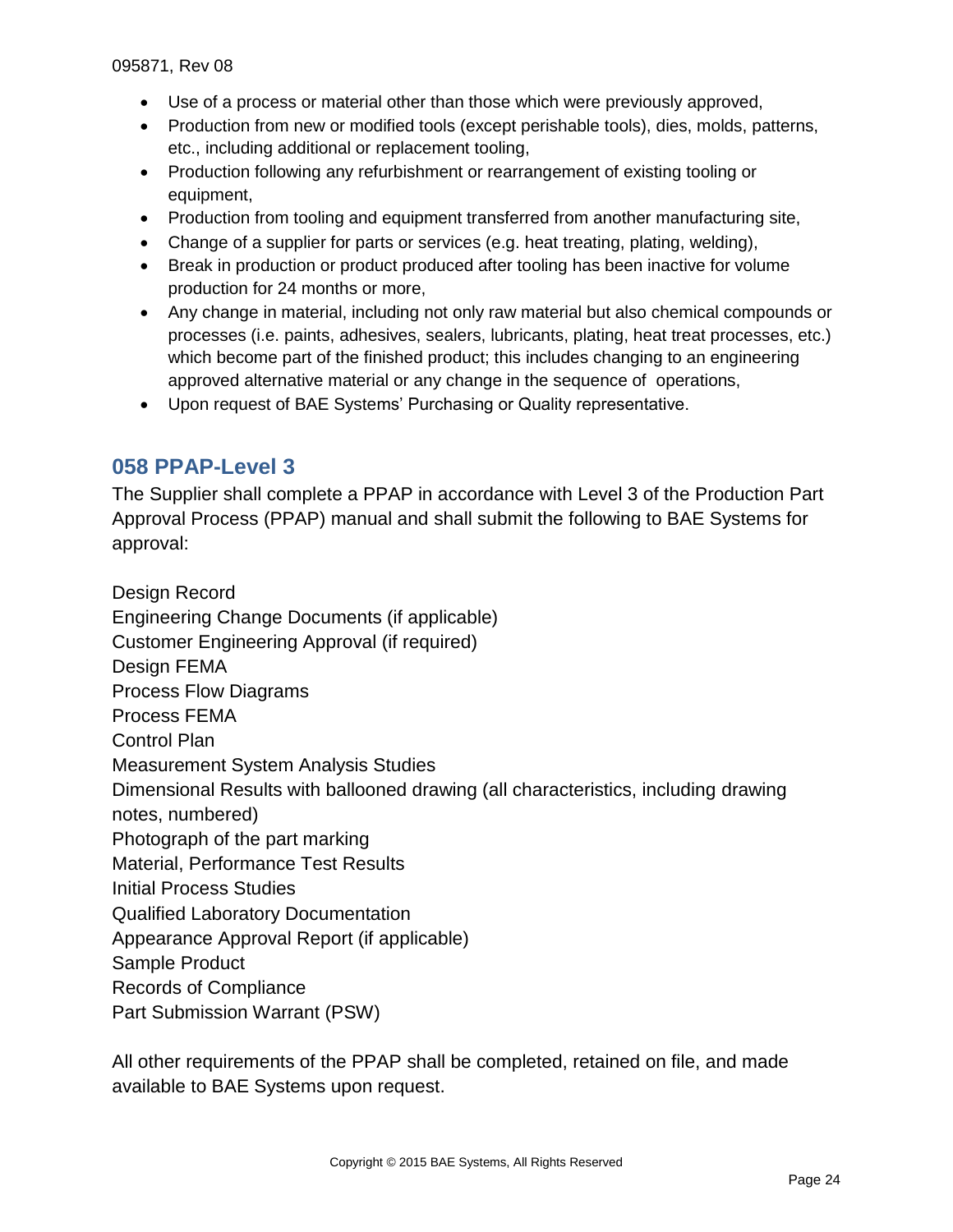The Supplier shall not ship product to BAE Systems prior to receipt of a signed/approved PSW. Product shipped in advance of PPAP approval shall be subject to rejection.

Process or product changes require PPAP resubmission. Notification to BAE Systems prior to changes is essential as additional audits or supplier identification may be required prior to resubmission; such changes are to be communicated to your BAE Systems Procurement or Quality contact via the Product/Process Change Request (Form 1310). Process or product changes are defined as changes in the processing of the product that could affect its ability to meet design, durability, and reliability requirements, including:

- Use of a process or material other than those which were previously approved,
- Production from new or modified tools (except perishable tools), dies, molds, patterns, etc., including additional or replacement tooling,
- Production following any refurbishment or rearrangement of existing tooling or equipment,
- Production from tooling and equipment transferred from another manufacturing site,
- Change of a supplier for parts or services (e.g. heat treating, plating, welding),
- Break in production or product produced after tooling has been inactive for volume production for 24 months or more,
- Any change in material, including not only raw material but also chemical compounds or processes (i.e. paints, adhesives, sealers, lubricants, plating, heat treat processes, etc.) which become part of the finished product; this includes changing to an engineering approved alternative material or any change in the sequence of operations,
- Upon request of BAE Systems' Purchasing or Quality representative.

# <span id="page-24-0"></span>**059 PPAP-Level 4-Predefined Requirements**

The Supplier shall complete a PPAP in accordance with Level 4 of the Production Part Approval Process (PPAP) manual and shall submit the following to BAE Systems for approval:

Dimensional Results with ballooned drawing (all characteristics, including drawing notes, numbered) Photograph of the part marking Process Certifications Material, Performance Test Results Part Submission Warrant (PSW)

All other requirements of the PPAP are waived for this order and do not need to be completed.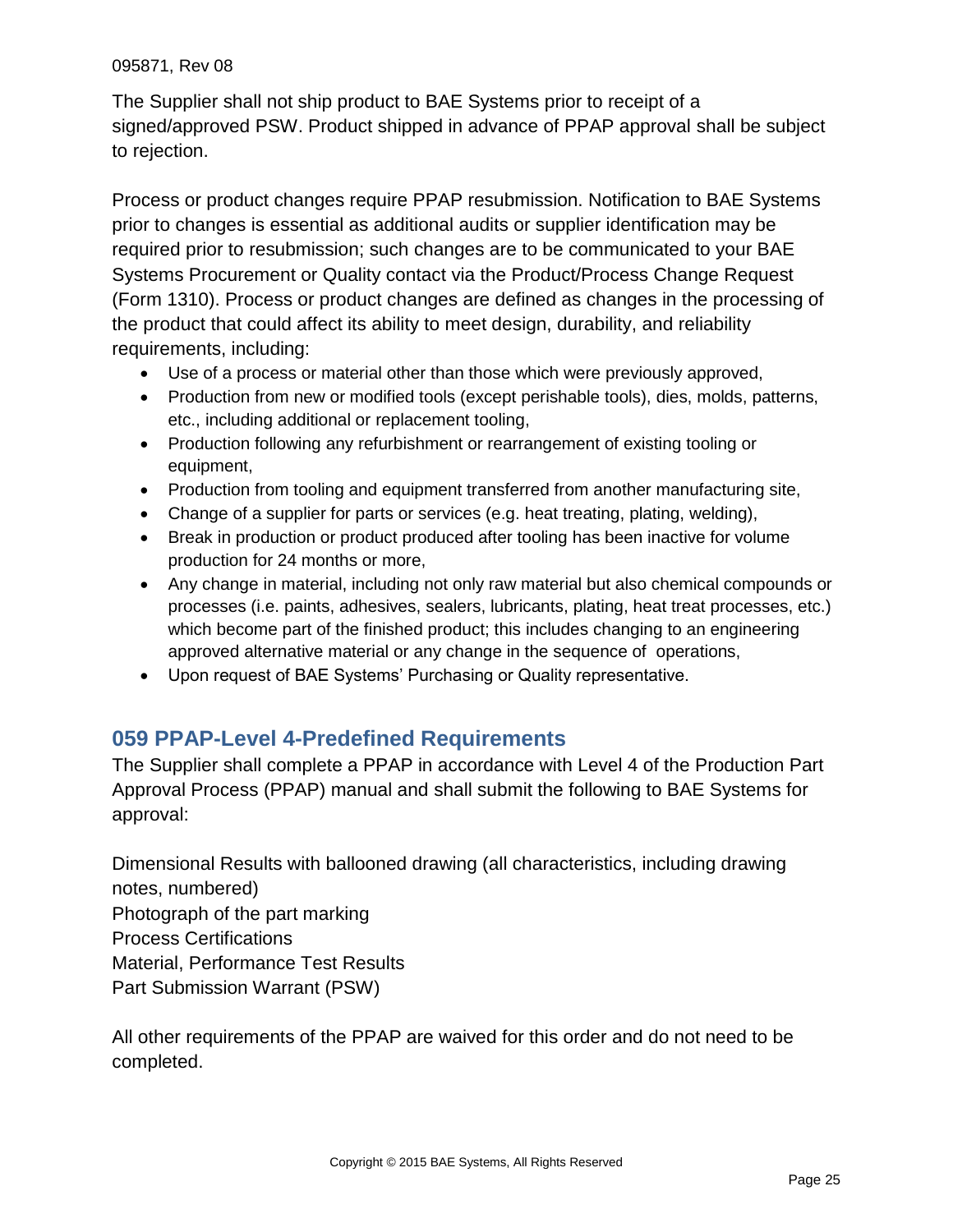The Supplier shall not ship product to BAE Systems prior to receipt of a signed/approved PSW. Product shipped in advance of PPAP approval shall be subject to rejection.

Process or product changes require PPAP resubmission. Notification to BAE Systems prior to changes is essential as additional audits or supplier identification may be required prior to resubmission; such changes are to be communicated to your BAE Systems Procurement or Quality contact via the Product/Process Change Request (Form 1310). Process or product changes are defined as changes in the processing of the product that could affect its ability to meet design, durability, and reliability requirements, including:

- Use of a process or material other than those which were previously approved,
- Production from new or modified tools (except perishable tools), dies, molds, patterns, etc., including additional or replacement tooling,
- Production following any refurbishment or rearrangement of existing tooling or equipment,
- Production from tooling and equipment transferred from another manufacturing site,
- Change of a supplier for parts or services (e.g. heat treating, plating, welding),
- Break in production or product produced after tooling has been inactive for volume production for 24 months or more,
- Any change in material, including not only raw material but also chemical compounds or processes (i.e. paints, adhesives, sealers, lubricants, plating, heat treat processes, etc.) which become part of the finished product; this includes changing to an engineering approved alternative material or any change in the sequence of operations,
- Upon request of BAE Systems' Purchasing or Quality representative.

# <span id="page-25-0"></span>**060 PPAP-Level 4-Unique Requirements**

The Supplier shall complete a PPAP in accordance with Level 4 of the Production Part Approval Process (PPAP) manual and shall submit requirements as specified in the PPAP Requirements Checklist included as part of the Purchasing Agreement. All other requirements of the PPAP shall be completed, retained on file, and made available to BAE Systems upon request. Inspection data shall be accompanied by a ballooned drawing (all characteristics, including drawing notes, numbered) and a photograph of the part marking.

The Supplier shall not ship product to BAE Systems prior to receipt of a signed/approved PSW. Product shipped in advance of PPAP approval shall be subject to rejection.

Process or product changes require PPAP resubmission. Notification to BAE Systems prior to changes is essential as additional audits or supplier identification may be required prior to resubmission; such changes are to be communicated to your BAE Systems Procurement or Quality contact via the Product/Process Change Request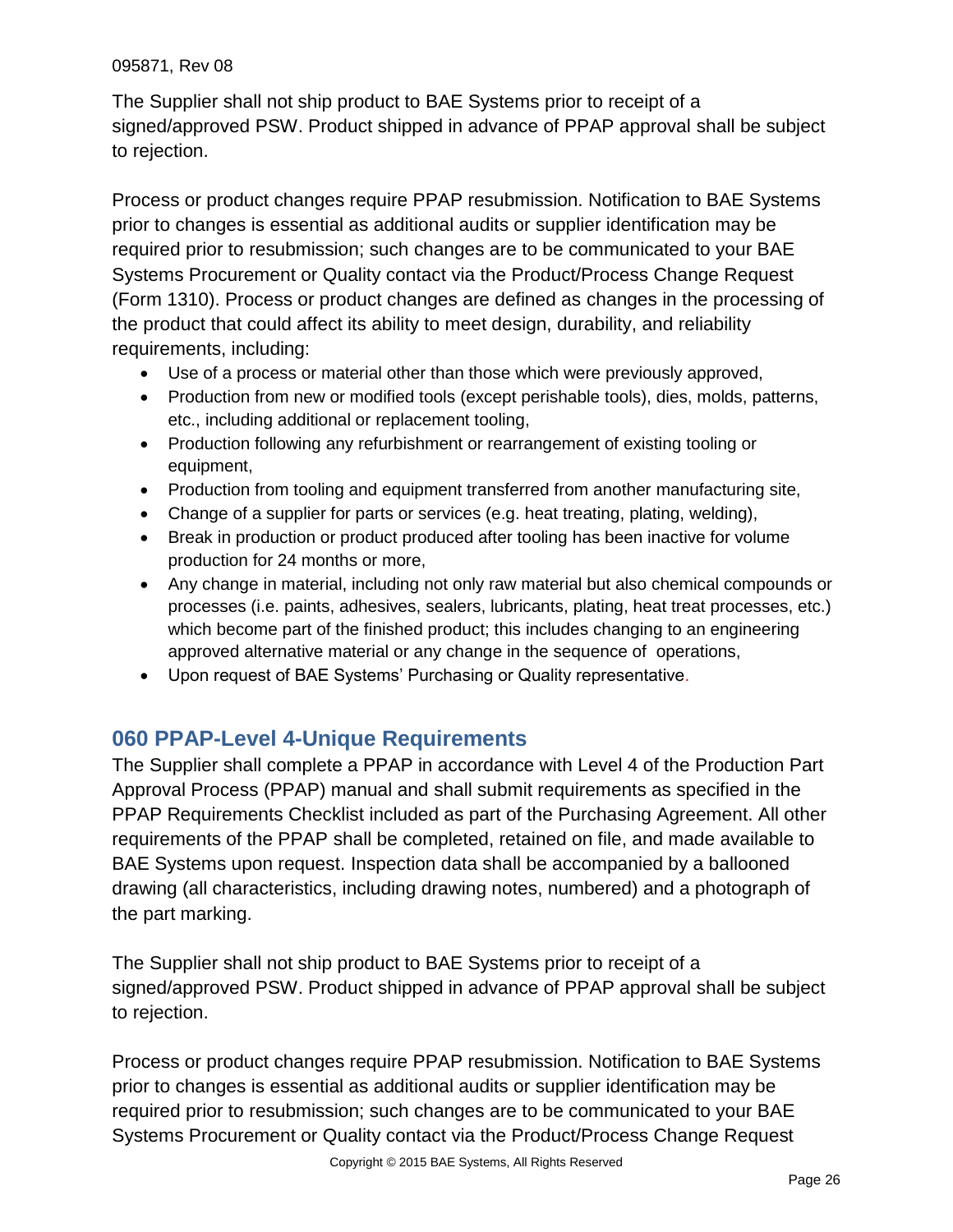(Form 1310). Process or product changes are defined as changes in the processing of the product that could affect its ability to meet design, durability, and reliability requirements, including:

- Use of a process or material other than those which were previously approved,
- Production from new or modified tools (except perishable tools), dies, molds, patterns, etc., including additional or replacement tooling,
- Production following any refurbishment or rearrangement of existing tooling or equipment,
- Production from tooling and equipment transferred from another manufacturing site,
- Change of a supplier for parts or services (e.g. heat treating, plating, welding),
- Break in production or product produced after tooling has been inactive for volume production for 24 months or more,
- Any change in material, including not only raw material but also chemical compounds or processes (i.e. paints, adhesives, sealers, lubricants, plating, heat treat processes, etc.) which become part of the finished product; this includes changing to an engineering approved alternative material or any change in the sequence of operations,
- Upon request of BAE Systems' Purchasing or Quality representative.

#### <span id="page-26-0"></span>**061 PPAP-Level 5**

The Supplier shall complete a PPAP in accordance with Level 5 of the Production Part Approval Process (PPAP) manual and shall retain all documentation at their facility. Inspection data shall be accompanied by a ballooned drawing (all characteristics, including drawing notes, numbered) and a photograph of the part marking. The documentation shall be made available to BAE Systems upon request.

### <span id="page-26-1"></span>**062 CARC Paint Marking**

All parts large enough to be individually marked shall be marked with the name or logo of the painter and the date or lot identification on which the parts were painted. If the Supplier paints the parts, only the date on which the parts are painted is required. Marking shall be ink stamped in a contrasting color with the size and font at the discretion of the supplier. Items too small to be individually marked shall have this information marked on the packaging.

Example: ABC Finishing Company 1/1/2012

### <span id="page-26-2"></span>**064 York CAGE Code**

The CAGE code to be marked on this part is 06085.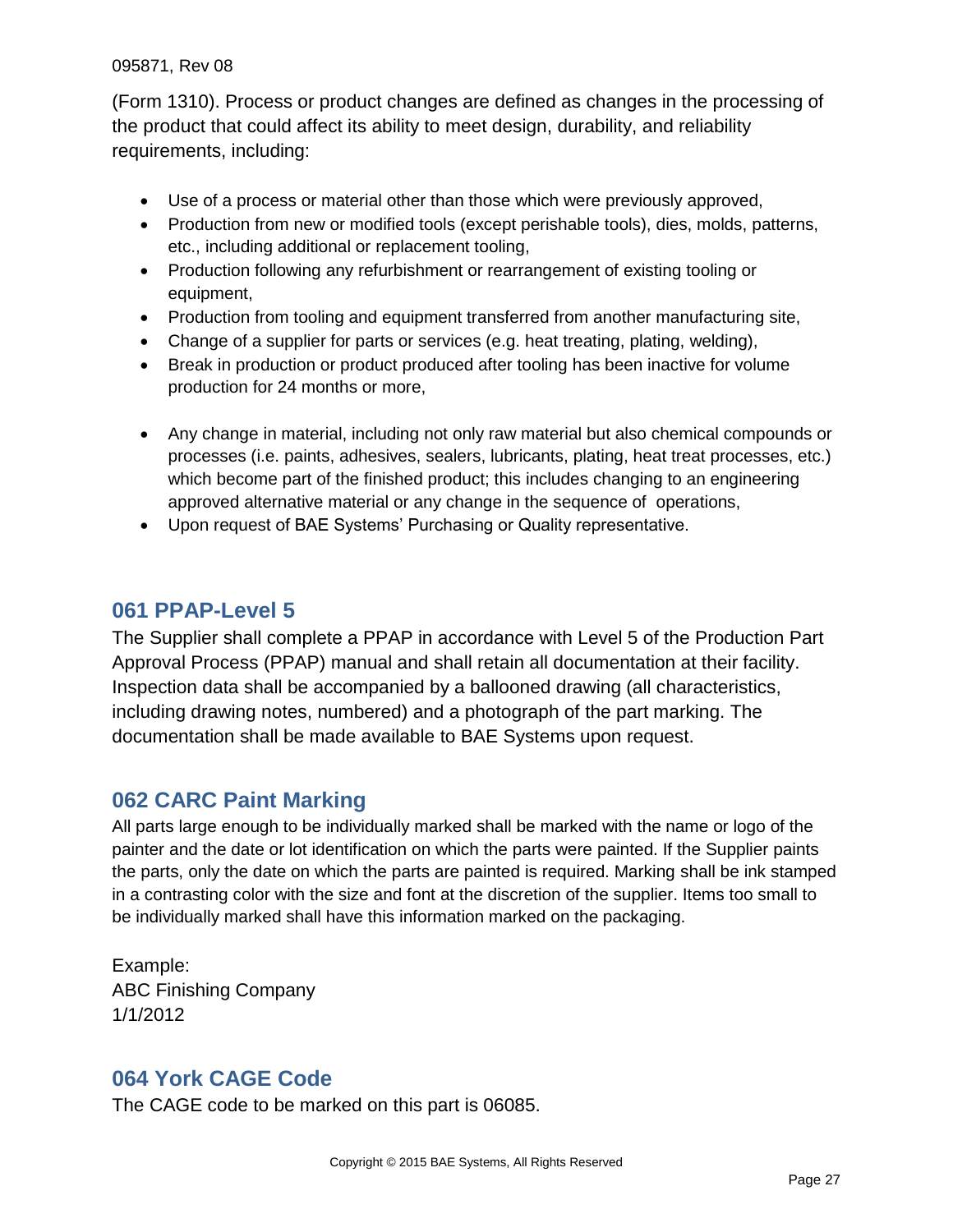#### <span id="page-27-0"></span>**065 San Jose CAGE Code**

<span id="page-27-1"></span>The CAGE code to be marked on this part is 80212.

### **066 Anniston CAGE Code-Aftermarket Spares**

<span id="page-27-2"></span>The CAGE code to be marked on this part is 076M6.

# **067 Anniston CAGE Code-Forge Facility**

<span id="page-27-3"></span>The CAGE code to be marked on this part is 05386.

# **081 Counterfeit Electronic Parts Prevention Plan**

A Counterfeit Electronic Part is an Electronic Part that is: (1) an unauthorized copy or substitute that has been identified, marked, and/or altered by a source other that the Original Component Manufacturer (OCM) or Authorized Distribution Chain and has been misrepresented to be an OCM's authorized Electronic Part; and/or (2) previously used Electronic Parts that are misrepresented as being "new" when provided. The Supplier is responsible to prevent counterfeit materials from being provided to BAE Systems. To that end, the Supplier shall:

- Obtain Electronic Parts only from the OCM or their Authorized Distribution **Chain**
- Obtain written authorization from BAE Systems prior to purchasing parts from any source other than the OCM or their Authorized Distribution Chain (i.e. Independent Distributors)
- Verify parts obtained from Independent Distributors through in-house or thirdparty testing/inspection or through supplied certificates of authenticity/origin to determine authenticity; documentation must be retained on file and provided upon request to BAE Systems
- Quarantine all suspect/identified Counterfeit Electronic Parts to ensure that they cannot reenter the market; **do not return counterfeit/suspect counterfeit parts to the supplier**
- Notify the BAE Systems APR in writing in the event that Counterfeit/Suspect Counterfeit Parts are found
- Copyright © 2015 BAE Systems, All Rights Reserved Supplier must have processes for maintaining electronic part traceability (e.g*.*, item unique identification) that enable tracking of the supply chain back to the original manufacturer, whether the electronic parts are supplied as discrete electronic parts or are contained in assemblies. This traceability process shall include certification and traceability documentation developed by manufacturers in accordance with Government and industry standards; clear identification of the name and location of supply chain intermediaries from the manufacturer to the direct source of the product for the seller; and, where available, the manufacturer's batch identification for the electronic part(s), such as date codes,